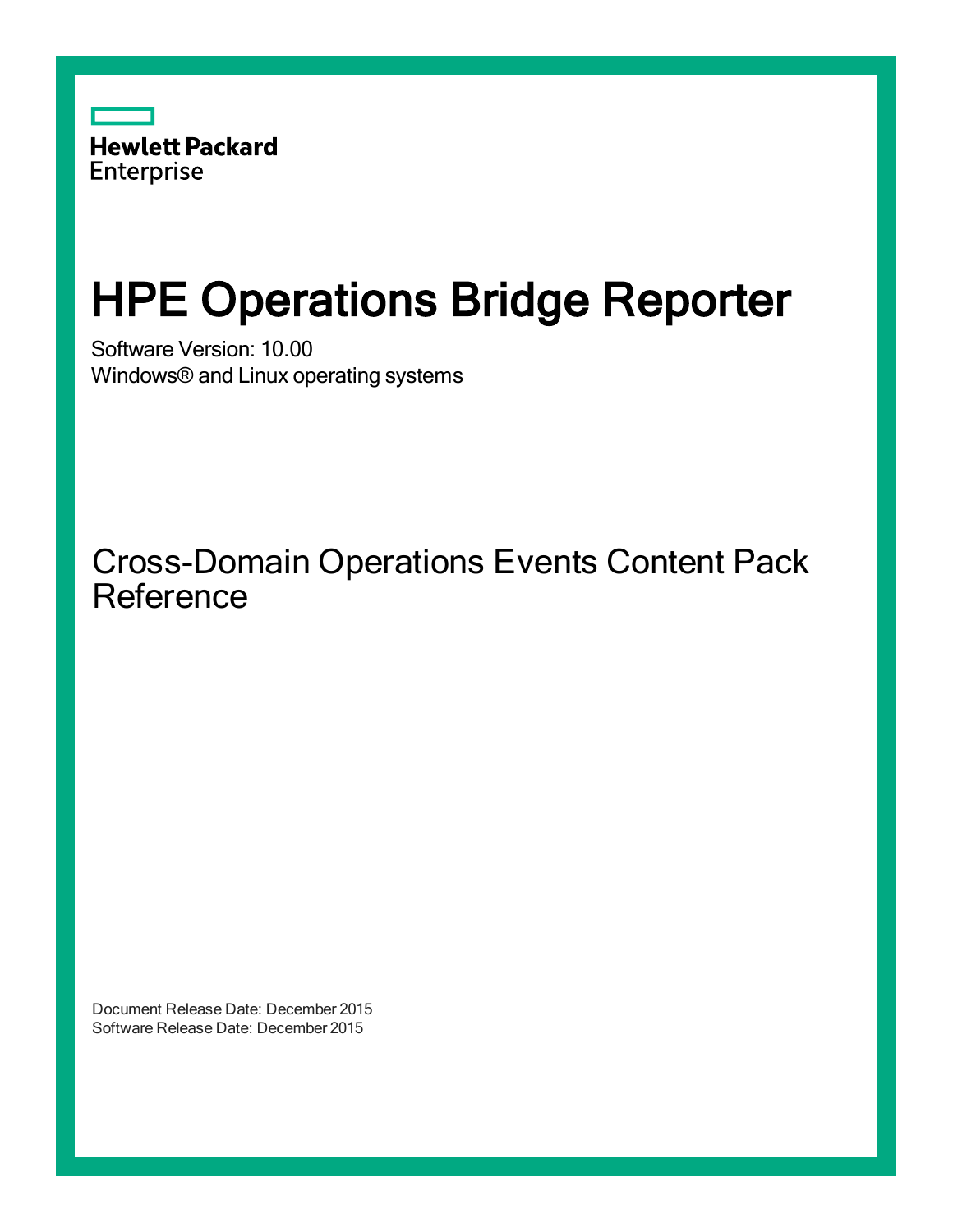### Legal Notices

#### **Warranty**

The only warranties for Hewlett-Packard Development Company, L.P. products and services are set forth in the express warranty statements accompanying such products and services. Nothing herein should be construed as constituting an additional warranty. HPE shall not be liable for technical or editorial errors or omissions contained herein.

The information contained herein is subject to change without notice.

#### Restricted Rights Legend

Confidential computer software. Valid license from HPE required for possession, use or copying. Consistent with FAR 12.211 and 12.212, Commercial Computer Software, Computer Software Documentation, and Technical Data for Commercial Items are licensed to the U.S. Government under vendor's standard commercial license.

### Copyright Notice

© Copyright 2015 Hewlett Packard Enterprise Development LP

#### Trademark Notices

Adobe™ is a trademark of Adobe Systems Incorporated.

Microsoft® and Windows® are U.S. registered trademarks of Microsoft Corporation.

UNIX® is a registered trademark of The Open Group.

### Documentation Updates

The title page of this document contains the following identifying information:

- Software Version number, which indicates the software version.
- Document Release Date, which changes each time the document is updated.
- Software Release Date, which indicates the release date of this version of the software.

To check for recent updates or to verify that you are using the most recent edition of a document, go to: **https://softwaresupport.hp.com**

This site requires that you register for an HP Passport and sign in. To register for an HP Passport ID, go to: **https://hpp12.passport.hp.com/hppcf/createuser.do**

Or click the **the Register** link at the top of the HP Software Support page.

You will also receive updated or new editions if you subscribe to the appropriate product support service. Contact your HP sales representative for details.

### Support

Visit the HP Software Support Online web site at: **https://softwaresupport.hp.com**

This web site provides contact information and details about the products, services, and support that HP Software offers.

HP Software online support provides customer self-solve capabilities. It provides a fast and efficient way to access interactive technical support tools needed to manage your business. As a valued support customer, you can benefit by using the support web site to:

- Search for knowledge documents of interest
- Submit and track support cases and enhancement requests
- Download software patches
- Manage support contracts
- Look up HP support contacts
- Review information about available services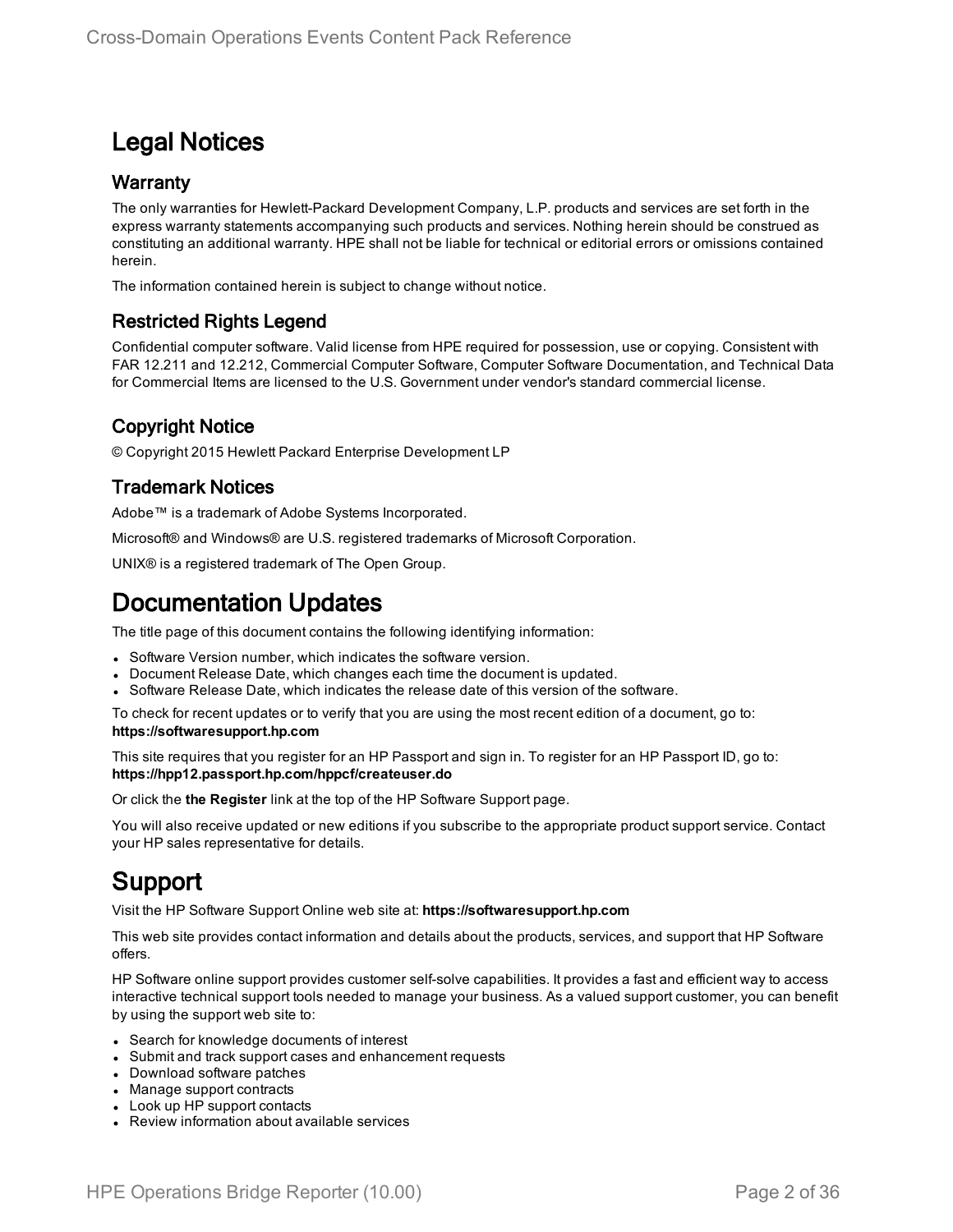- Enter into discussions with other software customers
- Research and register for software training

Most of the support areas require that you register as an HP Passport user and sign in. Many also require a support contract. To register for an HP Passport ID, go to:

#### **https://hpp12.passport.hp.com/hppcf/createuser.do**

To find more information about access levels, go to:

#### **https://softwaresupport.hp.com/web/softwaresupport/access-levels**

**HP Software Solutions Now** accesses the HPSW Solution and Integration Portal Web site. This site enables you to explore HP Product Solutions to meet your business needs, includes a full list of Integrations between HP Products, as well as a listing of ITIL Processes. The URL for this Web site is

**http://h20230.www2.hp.com/sc/solutions/index.jsp**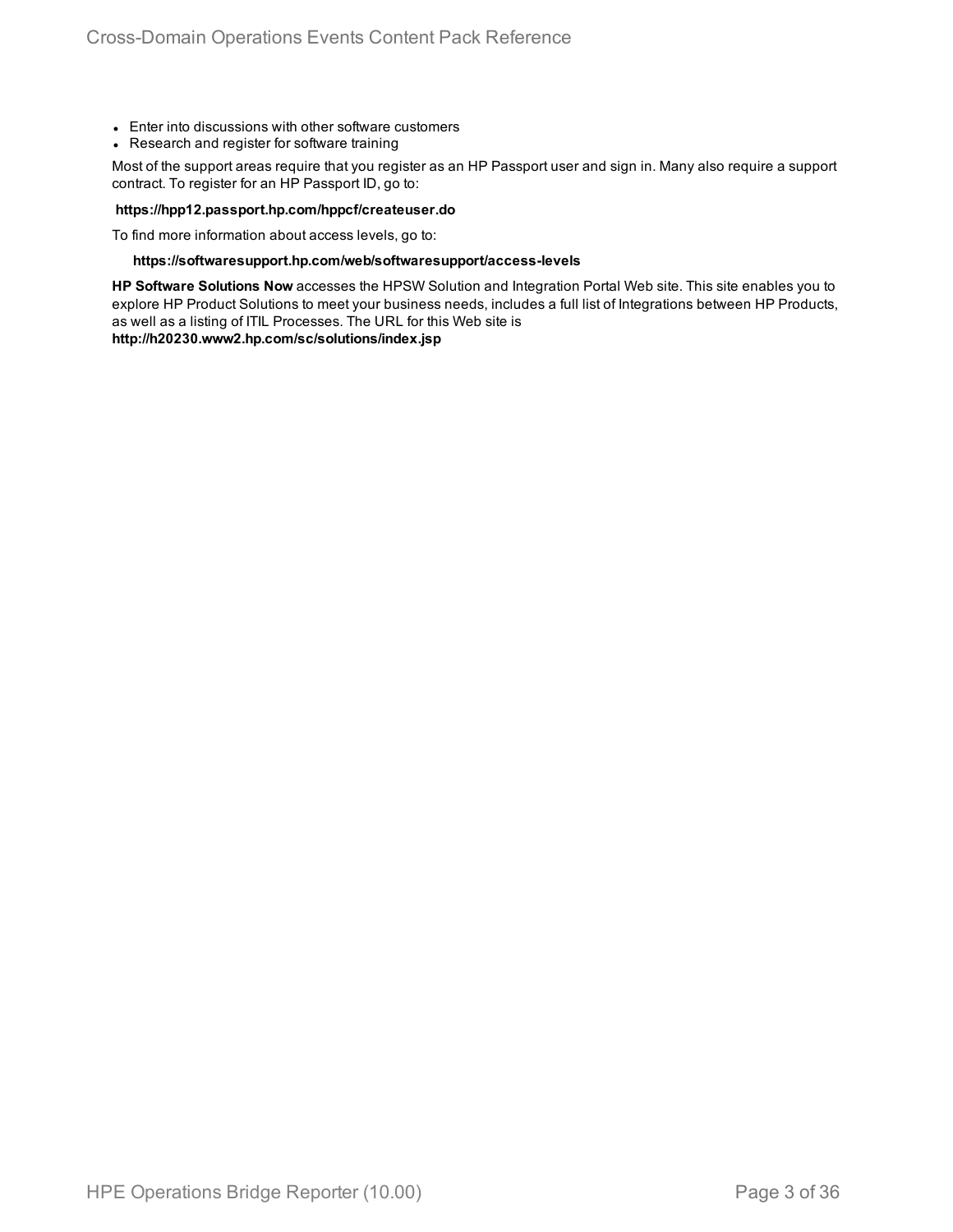### About this PDF Version of Online Help

This document is a PDF version of the online help. This PDF file is provided so you can easily print multiple topics from the help information or read the online help in PDF format. Because this content was originally created to be viewed as online help in a web browser, some topics may not be formatted properly. Some interactive topics may not be present in this PDF version. Those topics can be successfully printed from within the online help.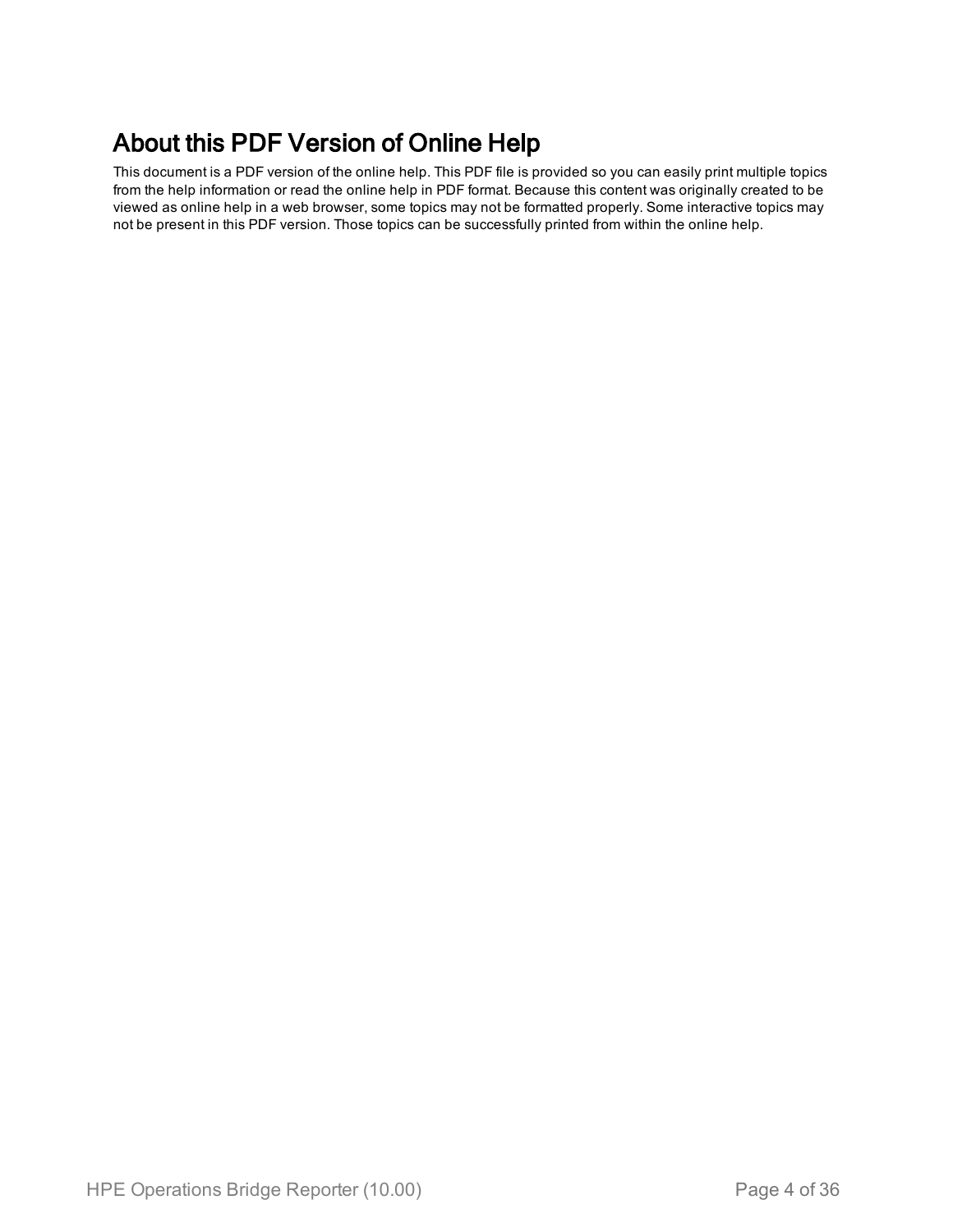# **Contents**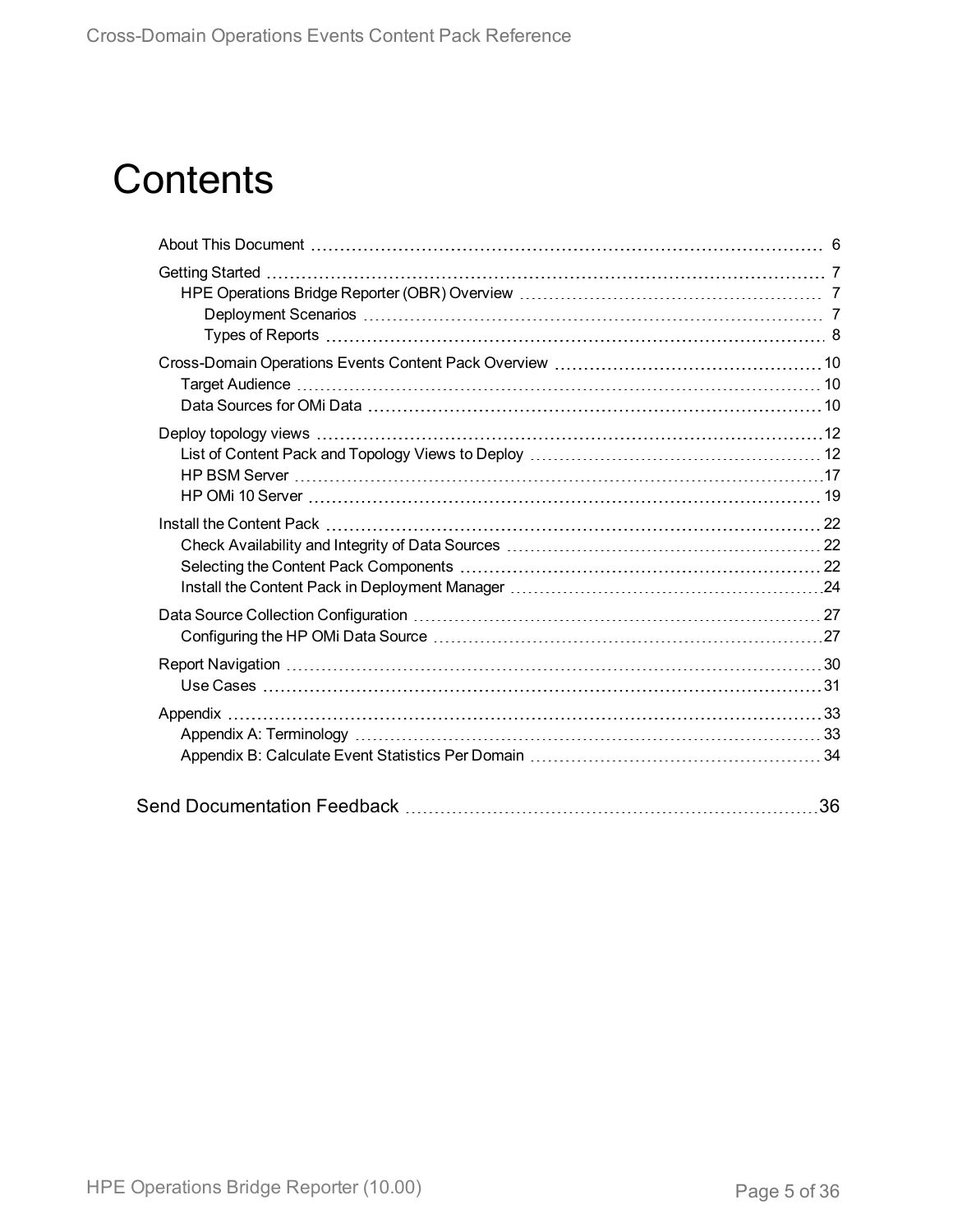# <span id="page-5-0"></span>About This Document

This document provides an overview of HPE OBR and Cross-Domain Operations Events Content Pack. This document provides details on ready-to-use OMi reports available with the Cross-Domain Operations Events Content Pack. The document lists instructions to install and configure the data source for the Cross-Domain Operations Events Content Pack. It provides information on report navigation and calculate event statistics.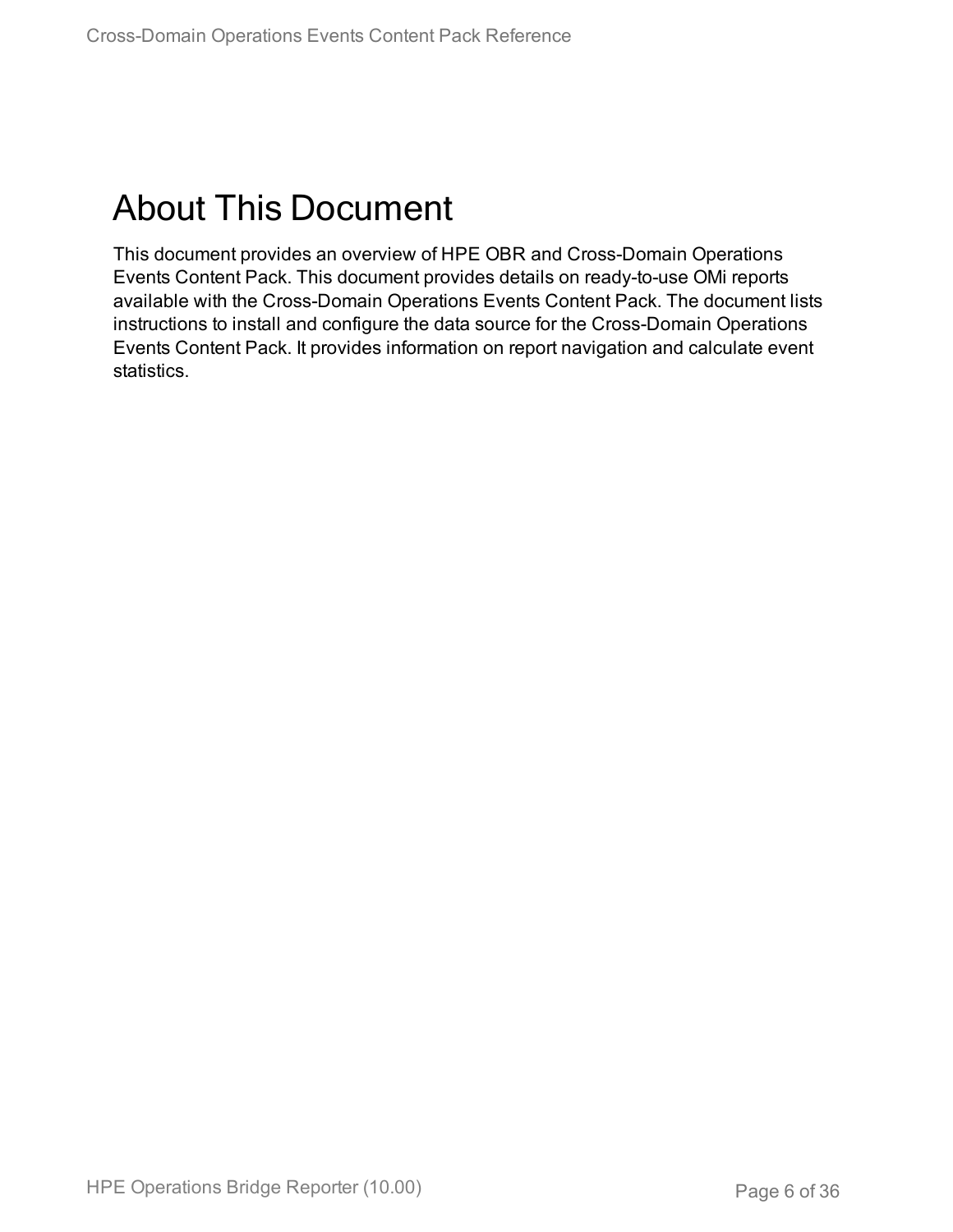# <span id="page-6-0"></span>Getting Started

<span id="page-6-1"></span>This section provides HPE OBR overview, deployment scenarios, and types of reports.

## HPE Operations Bridge Reporter (OBR) Overview

HPE OBR is a cross-domain historical infrastructure performance reporting solution. It displays top-down reports from Business Service Management (BSM) Business Service and Business Application, HP Operations Manager (HPOM) Node Group or HP OMi10 perspective to the underlying infrastructure. It also displays bottoms-up reports from the infrastructure to the impacted Business Services and Business Applications or Node Groups. It leverages the topology information to show how the underlying infrastructure health, performance and availability affects your Business Services and Business Applications or Node Groups in the long term. You can navigate from higher level cross domain reports to detailed domain level reports.

### <span id="page-6-2"></span>Deployment Scenarios

Following are the deployment scenarios supported on HPE OBR:

- **Deployment with BSM/OMi** In this deployment, Run-time Service Model (RTSM) is the source of topology information. HPE OBR discovers and synchronizes topology information from OMi. In a BSM environment with underlying HPOM servers, this synchronization technique receives discovered topology data from multiple HPOM systems and updates the Configuration Items (CIs) and CI relationships in the RTSM as soon as changes are discovered. However, you can also use the HPOM D-MoM dynamic topology synchronization technique to discover and synchronize the topology information in RTSM. In an environment with OMi 10.00, HPE OBR uses RTSM to obtain topology information and metrics from HP Operations Agent or HP SiteScope systems that are configured with OMi.
- <sup>l</sup> **Deployment with HP Operations Manager** In this deployment, the topology information is a group of managed nodes defined in HPOM that are logically combined for operational monitoring. These logical node groups are created by HPOM users to classify the nodes as specific organizations or entities within their enterprise. For example, a group called Exchange Servers can be created in HPOM to organize the specific Exchange Servers and Active Directory nodes for reporting or monitoring purposes. HPE OBR uses the node groups from HPOM for its topology computation.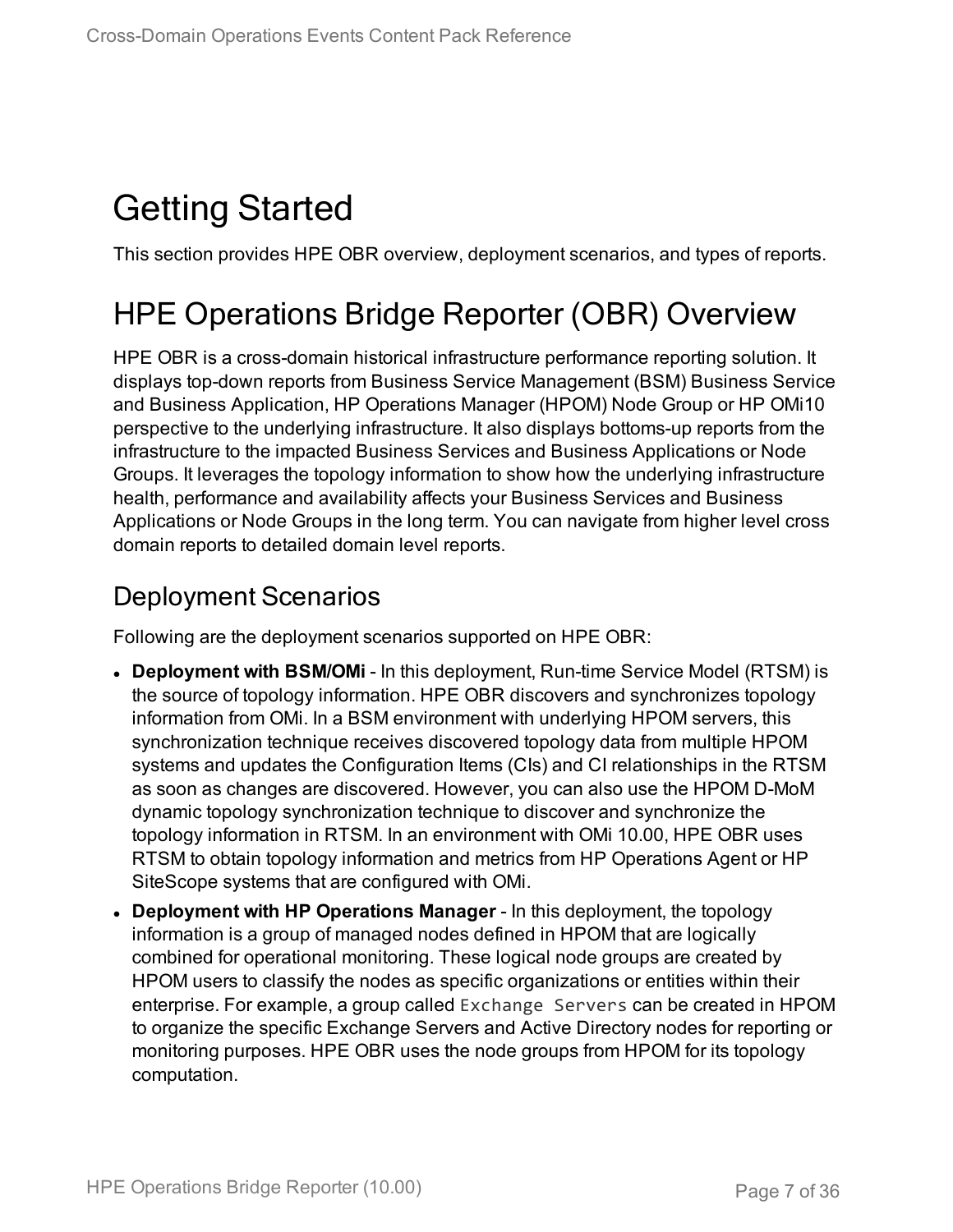- **.** Deployment with VMware vCenter VMware vCenter is a distributed server-client software solution that provides a central and a flexible platform for managing the virtual infrastructure in business-critical enterprise systems. VMware vCenter centrally monitors performance and events, and provides an enhanced level of visibility of the virtual environment, thus helping IT administrators to control the environment with ease.
- **Other deployments** Apart from the basic deployment scenarios, you can collect data from the following sources independently:
	- Deployment with NNMi
	- Deployment with a generic database
	- Deployment with other applications using CSV

### <span id="page-7-0"></span>Types of Reports

The reports available in HPE Operations Bridge Reporter (OBR) are divided into two broad categories:

- Business Service Management
- Infrastructure Management

The following image shows the supported list of reports folders under both these categories: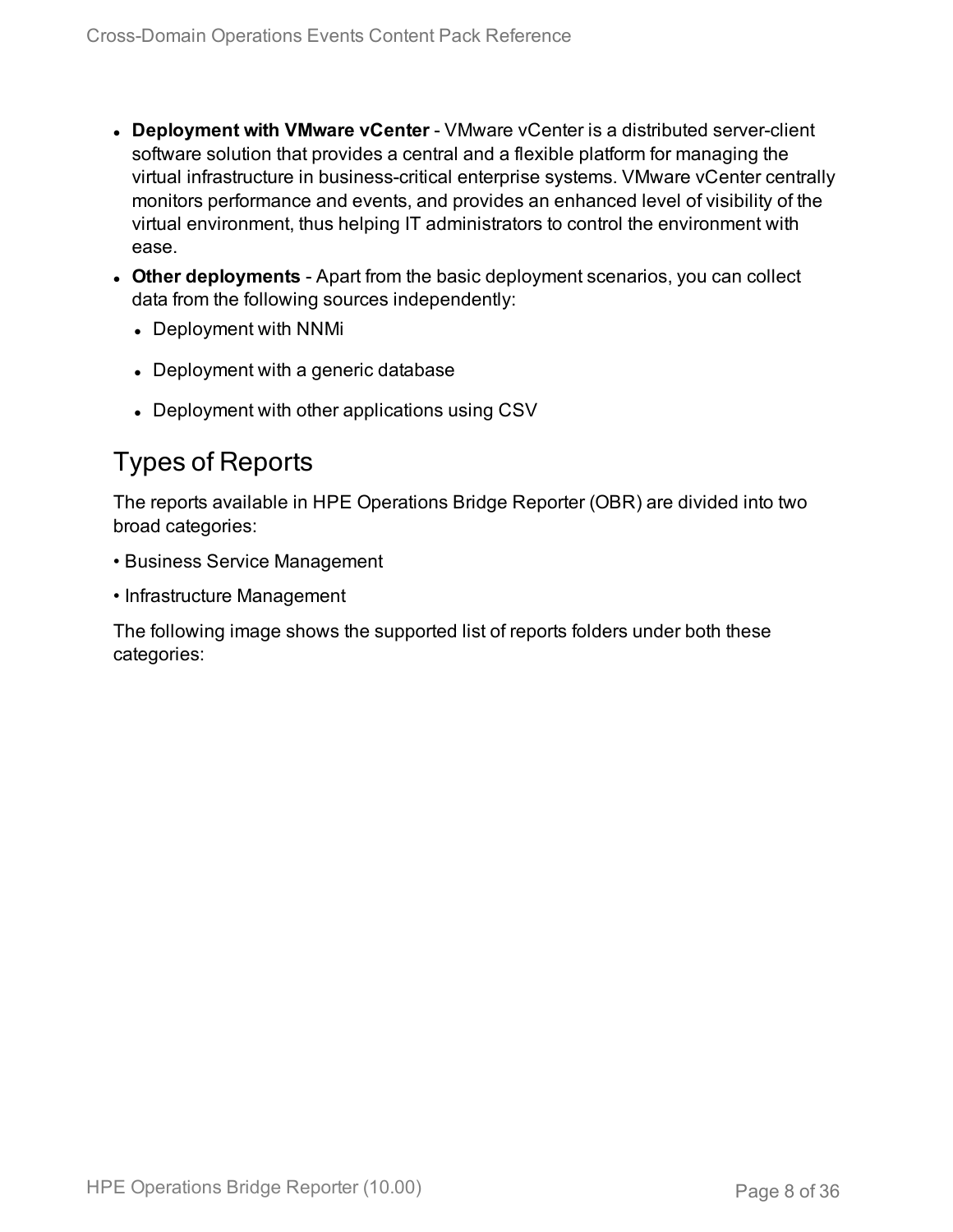

To view a map of all the reports available in the Cross-Domain Operations Events Content Pack, see Report [Navigation](#page-29-0).

For more information on HPE Operations Bridge Reporter concepts, see *HPE Operations Bridge Reporter Concepts Guide* and *HPE Operations Bridge Reporter Content Development Guide*.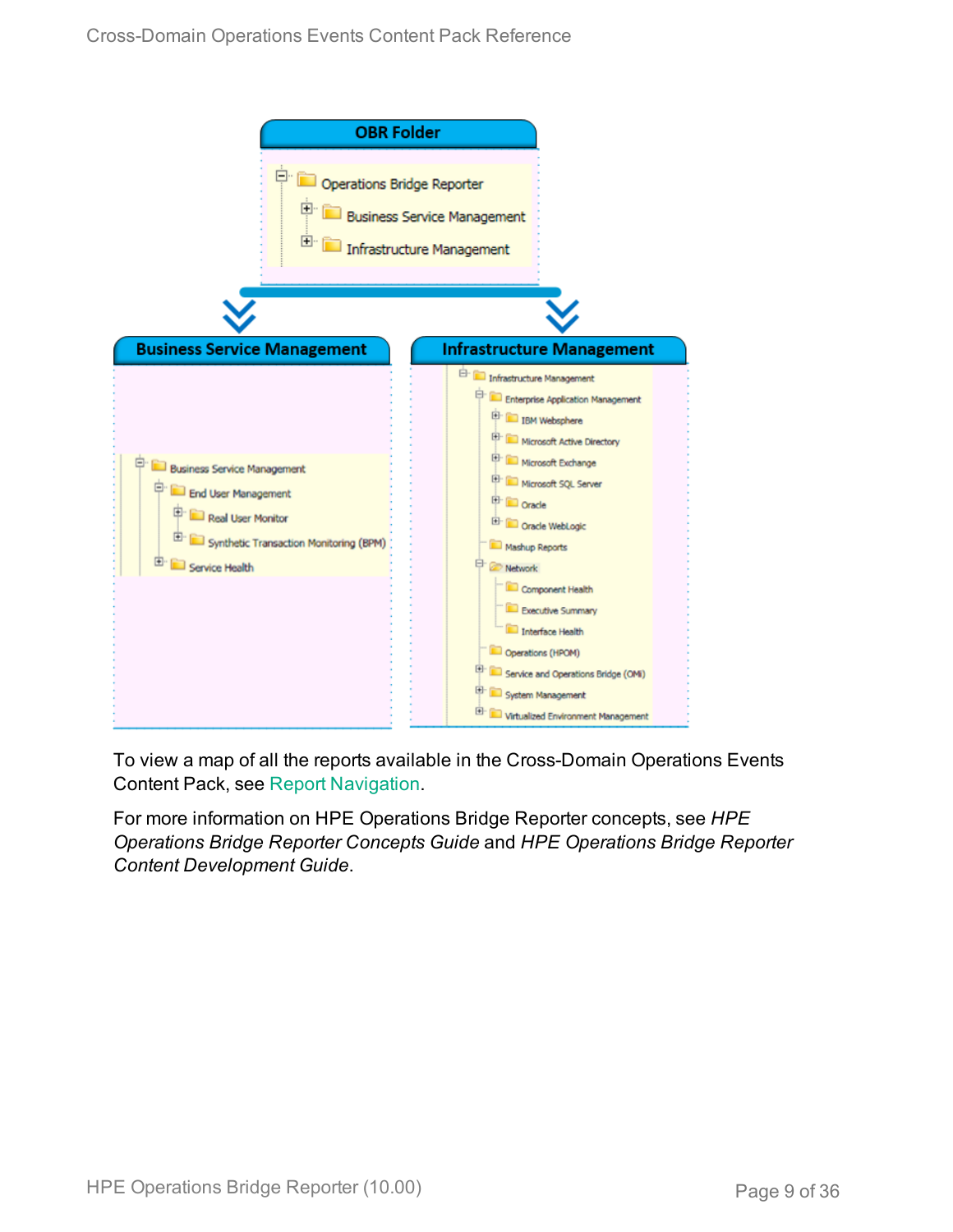# <span id="page-9-0"></span>Cross-Domain Operations Events Content Pack Overview

This section provides an overview of Cross-Domain Operations Events Content Pack, target audience, and supported data sources.

The Content Packs determine the fact data that are to be collected from the various data sources, and the interval at which the data is collected. Configuration of the data source connections for the installed Content Packs depends on the type of deployment scenario used.

BSM Operations Manager is an event management tool for monitoring your business services. A consolidated operations bridge merges all IT infrastructure monitoring in a central event console, and relates the events to the IT services that depend on that infrastructure. It creates a common, structured event-management model that applies the same processes to both business service management and IT infrastructure management.

## <span id="page-9-1"></span>Target Audience

Target audience for OMi reports are Operations Center Managers and Database Administrators, who help to setup and maintain the IT infrastructure.

OMi reports present the distribution of events by severity, status, and time of resolution that relate to specific domains over a period of time. These reports also help the administrator understand the backlog overload while assigning events / tasks to the subordinates.

## <span id="page-9-2"></span>Data Sources for OMi Data

OBR integrates with and collects OMi event data from the BSM OMi database at regular intervals. The user and user group details are gathered from BSM Management database. The OMi Content Pack identifies the list of metrics that OBR must collect from each of these data sources. The corresponding topology and CI dimension data is collected from RTSM.

OBR collects data from different data sources at periodic intervals based on the collection policies predefined in the **CrossOprEvent\_ETL\_OMi Content Pack**. The raw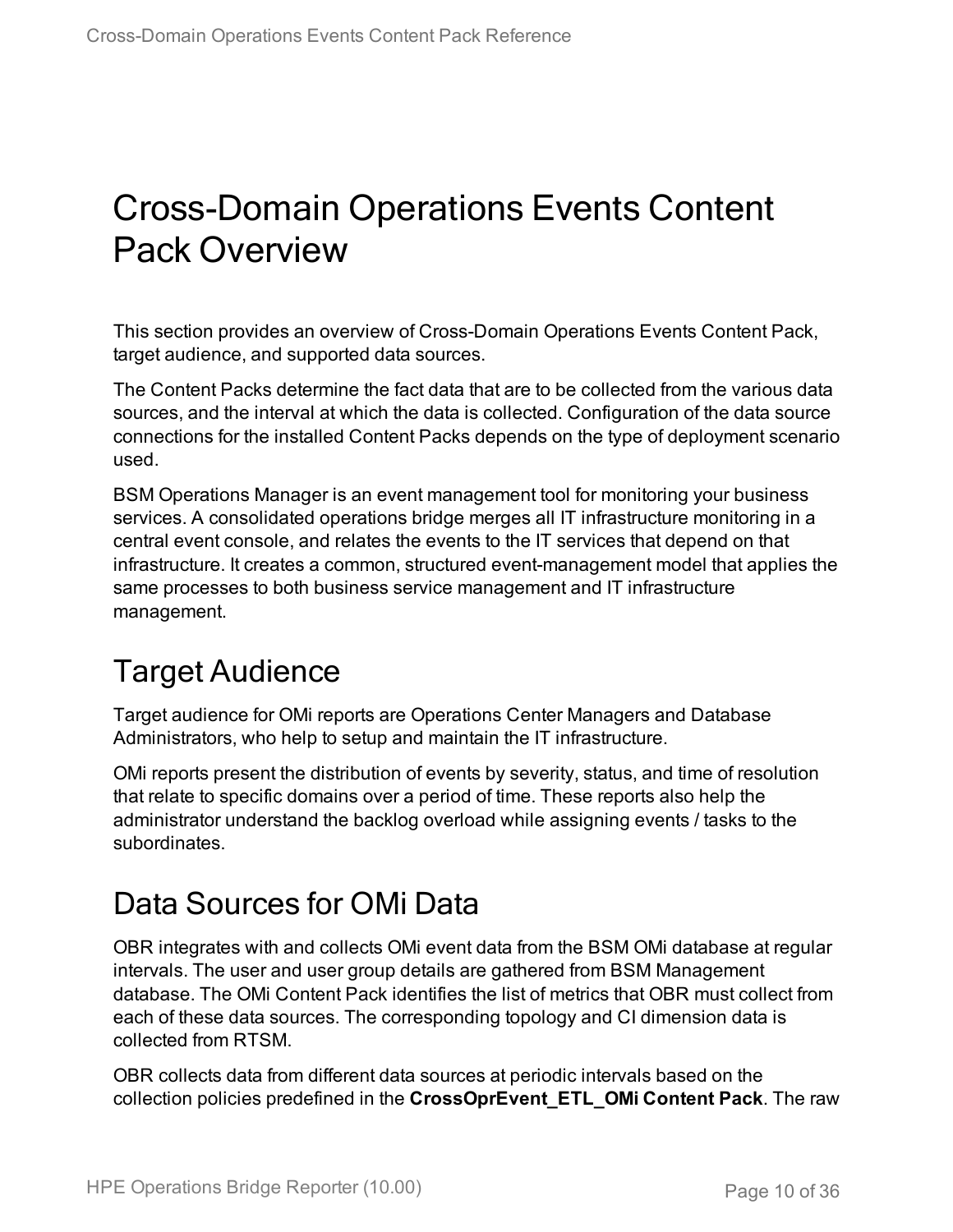event data and lifecycle state changes are collected from the OMi Event database and stored in the database in raw tables as individual records. The aggregation procedures in OBR derive the count and duration of events by status, severity, users & usergroup and load them to respective hourly tables. Further HPE OBR aggregates the hourly data to daily & loads them to respective daily aggregation tables. This aggregated data is displayed in the reports along with monthly and yearly aggregates that are derived via online aggregation.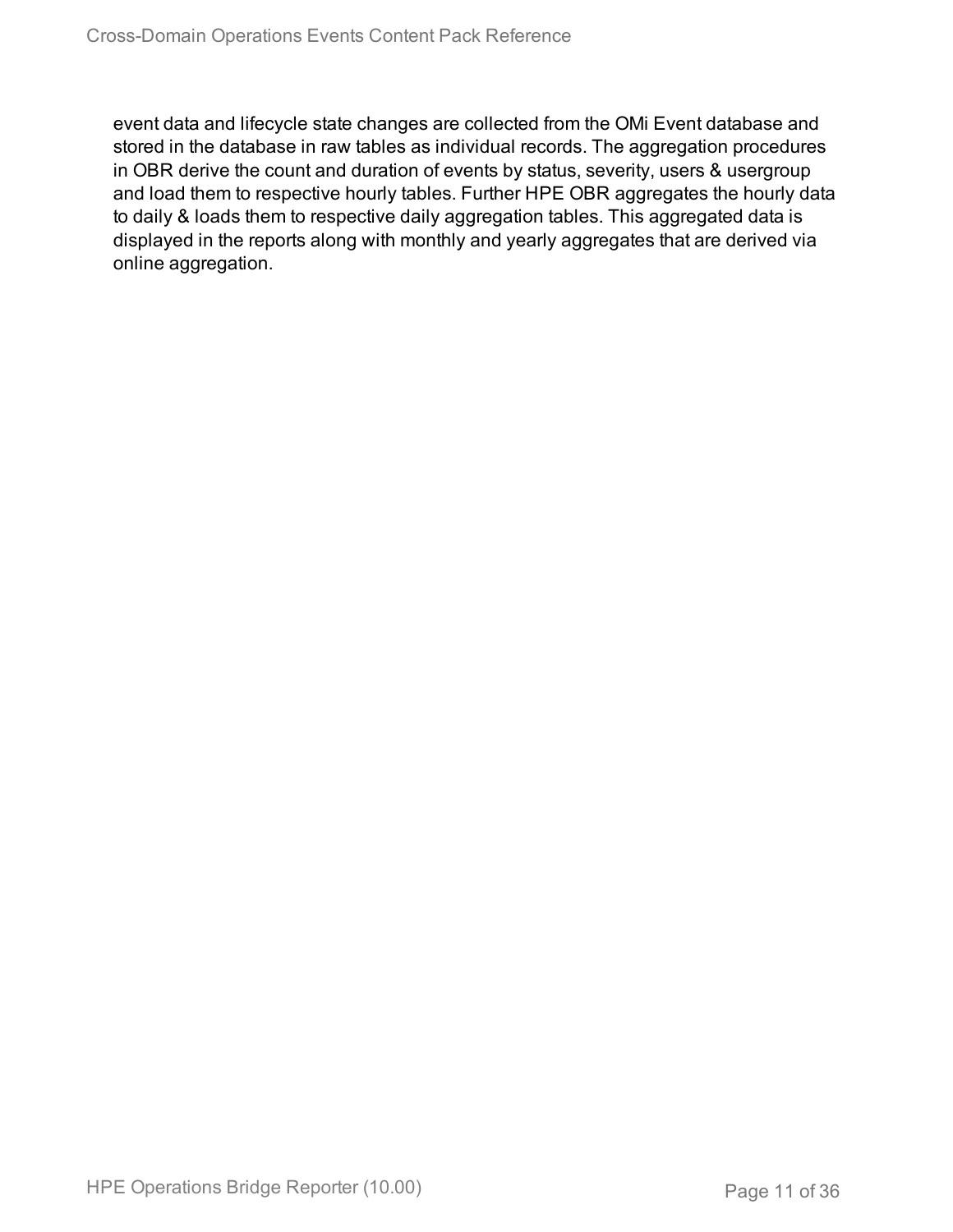# <span id="page-11-0"></span>Deploy topology views

To configure HPE OBR to collect domain-specific data, you need to deploy the topology views for each Content Pack. These topology views contain specific CI attributes that Content Packs use to collect the relevant data. However, these topology views can vary from one Content Pack to another.

## <span id="page-11-1"></span>List of Content Pack and Topology Views to Deploy

The following table lists the topology views to deploy for Cross-Domain Operations Events Content Pack:

| <b>Content</b><br><b>Pack</b>                          | <b>View Name</b>                                        | <b>Location</b>                                                                                                                                                                                                     |
|--------------------------------------------------------|---------------------------------------------------------|---------------------------------------------------------------------------------------------------------------------------------------------------------------------------------------------------------------------|
| <b>BPM</b><br>(Synthetic<br>Transaction<br>Monitoring) | EUM_BSMR.zip(BSM<br>only)<br>EUM OMi.zip(OMi10<br>only) | %PMDB<br>HOME%\packages\EndUserManagement\ET<br>L BPM.ap\source\cmdb views<br>%PMDB<br>HOME%\packages\EndUserManagement\ET<br>L BPM OMi.ap\source\cmdb views                                                        |
|                                                        |                                                         | <b>Note:</b> If BSM is the deployment scenario,<br>then deploy only EUM BSMR. zip view in<br>the BSM server.<br>If OMI 10 is the deployment scenario, then<br>deploy only EUM_OMi.zip view in the<br>OMi 10 server. |
| <b>Real User</b><br>Transaction<br>Monitoring          | EUM BSMR.zip(BSM<br>only)<br>EUM OMi.zip(OMi10<br>only) | %PMDB<br>HOME%\packages\EndUserManagement\ET<br>L RUM.ap\source\cmdb_views<br>%PMDB<br>HOME%\packages\EndUserManagement\ET<br>L RUM OMi.ap\source\cmdb views                                                        |

#### **On Windows:**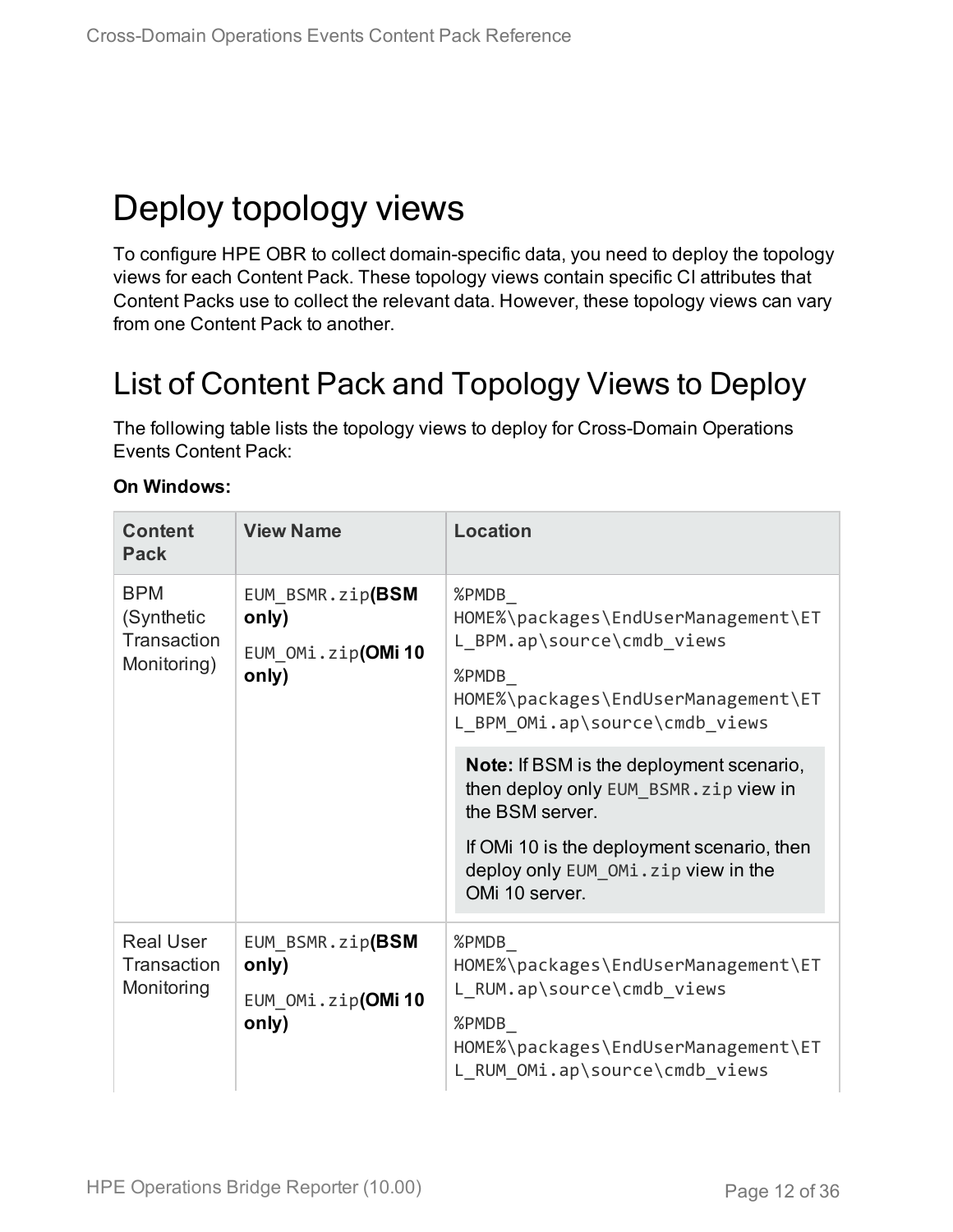| <b>Content</b><br><b>Pack</b>                    | <b>View Name</b>                                      | <b>Location</b>                                                                                                                                                                                                     |
|--------------------------------------------------|-------------------------------------------------------|---------------------------------------------------------------------------------------------------------------------------------------------------------------------------------------------------------------------|
|                                                  |                                                       | <b>Note:</b> If BSM is the deployment scenario,<br>then deploy only EUM BSMR. zip view in<br>the BSM server.<br>If OMI 10 is the deployment scenario, then<br>deploy only EUM_OMi.zip view in the<br>OMi 10 server. |
| <b>Network</b>                                   | SHR_Network_<br>Views.zip                             | %PMDB_HOME%\packages\Network\ETL_<br>Network NPS92 RTSM.ap\source\cmdb<br>views                                                                                                                                     |
| System<br>Managemen<br>t                         | SM BSM9 Views.zip                                     | %PMDB<br>HOME%\packages\SystemManagement\ET<br>L SystemManagement<br>PA.ap\source\cmdb_views                                                                                                                        |
| Oracle                                           | SHR DBOracle<br>Views.zip<br>SHR DBOracle<br>OM.zip   | %PMDB<br>HOME%\Packages\DatabaseOracle\ETL<br>DBOracle DBSPI.ap\source\cmdb views                                                                                                                                   |
| Oracle<br>WebLogic<br>Server                     | J2EEApplication.zi<br>p<br>J2EEApplication<br>OM.zip  | For OM/SPI: %PMDB<br>HOME%\packages\ApplicationServer\ET<br>L_AppSrvrWLS_WLSSPI.ap\source\cmdb_<br>views<br>For OMi/MP: %PMDB<br>HOME%\packages\ApplicationServer\ET<br>L AppSrvrWLS WLSMP.ap\source\cmdb<br>views  |
| <b>IBM</b><br>WebSphere<br>Application<br>Server | J2EEApplication.zi<br>p<br>J2EEApplication_<br>OM.zip | For OM/SPI: %PMDB<br>HOME%\packages\ApplicationServer\ET<br>L_AppSrvrWBS_WBSSPI.ap\source\cmdb_<br>views<br>For OMi/MP: %PMDB<br>HOME%\packages\ApplicationServer\ET<br>L AppSrvrWBS WBSMP.ap\source\cmdb<br>views  |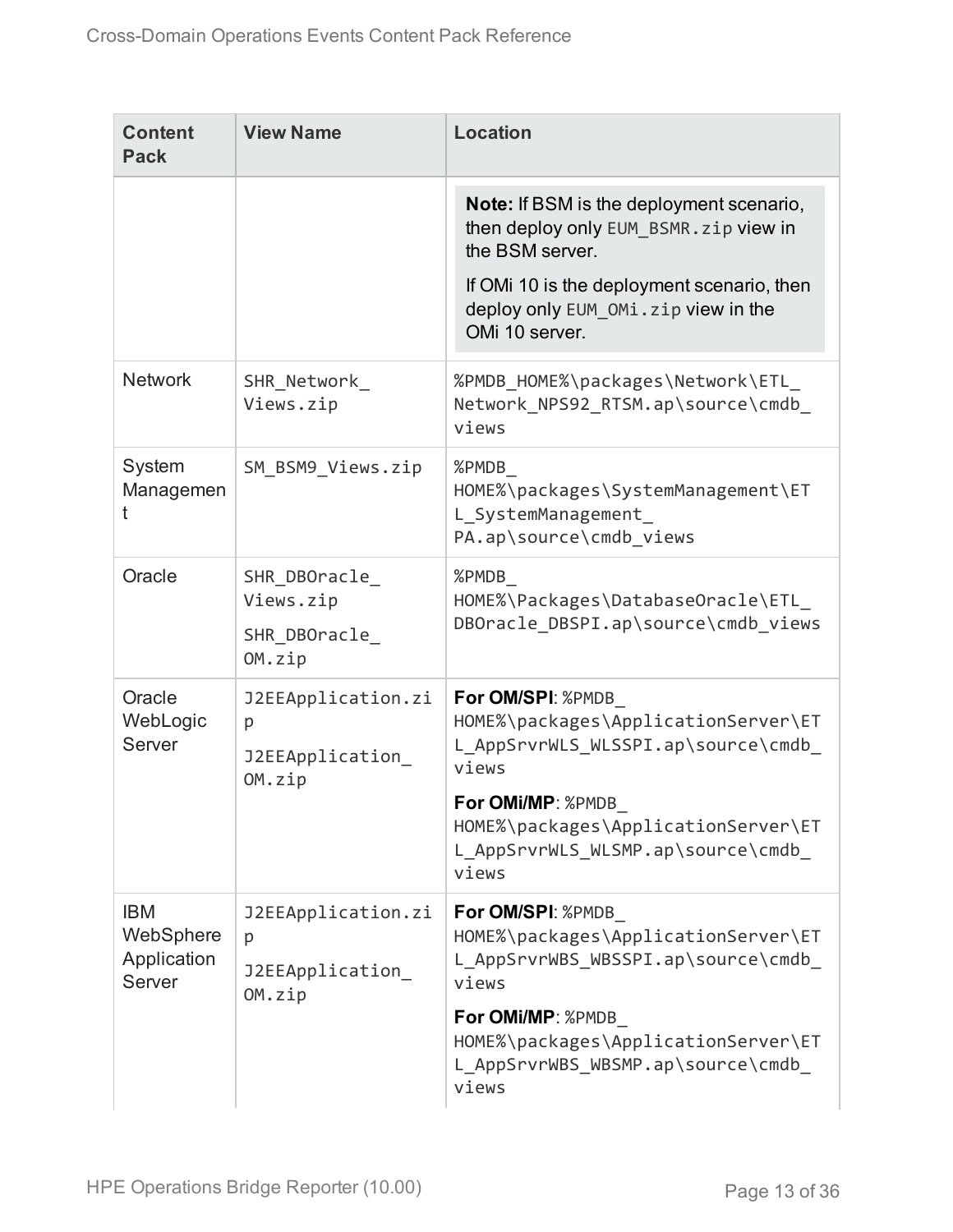| <b>Content</b><br><b>Pack</b>                                          | <b>View Name</b>                                                         | <b>Location</b>                                                                                                                                                                                                                                                                      |
|------------------------------------------------------------------------|--------------------------------------------------------------------------|--------------------------------------------------------------------------------------------------------------------------------------------------------------------------------------------------------------------------------------------------------------------------------------|
| Microsoft<br><b>SQL Server</b>                                         | SHR DBMSSQL<br>Views.zip<br>SHR_DBMSSQL_OM.zip                           | %PMDB<br>HOME%\packages\DatabaseMSSQL\ETL<br>DBMSSQL_DBSPI.ap\source\cmdb_views                                                                                                                                                                                                      |
| <b>Microsoft</b><br>Exchange<br>Server                                 | SHR_Exchange_<br>Business View.zip<br>SHR_Exchange_<br>OM.zip            | %PMDB<br>HOME%\packages\ExchangeServer\ETL<br>Exchange Server2007.ap\source\cmdb<br>views<br>%PMDB<br>HOME%\packages\ExchangeServer\ETL<br>Exchange Server2010.ap\source\cmdb<br>views<br>%PMDB<br>HOME%\packages\ExchangeServer\ETL_<br>Exchange Server2013.ap\source\cmdb<br>views |
| Microsoft<br>Active<br><b>Directory</b>                                | SHR_AD_Business_<br>View.zip<br><b>SHR</b><br>ActiveDirectory_<br>OM.zip | %PMDB<br>HOME%\packages\ActiveDirectory\ETL<br>AD ADSPI.ap\source\cmdb views                                                                                                                                                                                                         |
| Virtual<br>Environment<br>Performanc<br>e                              | SM_BSM9_Views.zip                                                        | %PMDB<br>HOME%\packages\SystemManagement\ET<br>L SystemManagement<br>PA.ap\source\cmdb_views                                                                                                                                                                                         |
| Health and<br>Key<br>Performanc<br>e Indicators<br>(Service<br>Health) | All the views                                                            |                                                                                                                                                                                                                                                                                      |
| Cross-<br>Domain<br>Operations<br>Events                               | All the views                                                            |                                                                                                                                                                                                                                                                                      |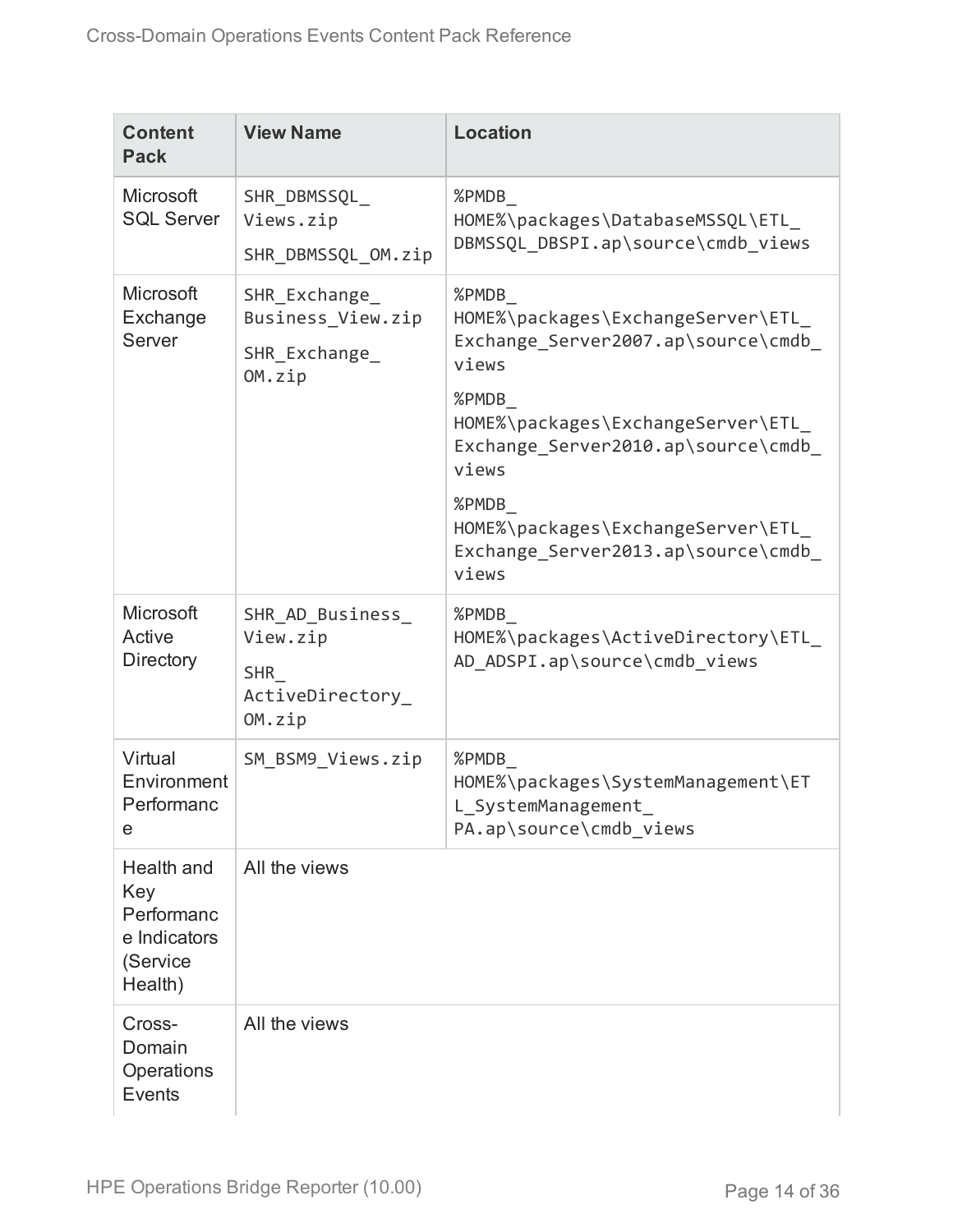| <b>Content</b><br><b>Pack</b> | <b>View Name</b> | Location |
|-------------------------------|------------------|----------|
| Operations<br>Events          | No views         |          |

### **On Linux:**

| <b>Content</b><br><b>Pack</b>                          | <b>View Name</b>                                        | <b>Location</b>                                                                                                                                                                                                                                                                                                                                                                                                   |
|--------------------------------------------------------|---------------------------------------------------------|-------------------------------------------------------------------------------------------------------------------------------------------------------------------------------------------------------------------------------------------------------------------------------------------------------------------------------------------------------------------------------------------------------------------|
| <b>BPM</b><br>(Synthetic<br>Transaction<br>Monitoring) | EUM BSMR.zip(BSM<br>only)<br>EUM OMi.zip(OMi10<br>only) | <b>Business view - \$PMDB</b><br>HOME/packages/EndUserManagement/ET<br>L BPM.ap/source/cmdb views<br>OM view - \$PMDB<br>HOME/packages/EndUserManagement/ET<br>L BPM OMi.ap/source/cmdb views<br>Note: If BSM is the deployment scenario,<br>then deploy only EUM_BSMR.zip view in<br>the BSM server.<br>If OMi 10 is the deployment scenario,<br>then deploy only EUM_OMi.zip view in<br>the OMi 10 server.      |
| <b>Real User</b><br>Transaction<br>Monitoring          | EUM BSMR.zip(BSM<br>only)<br>EUM OMi.zip(OMi10<br>only) | <b>Business view - \$PMDB</b><br>HOME/packages/EndUserManagement/ET<br>L RUM OMi.ap/source/cmdb views<br>OM view - \$PMDB<br>HOME/packages/EndUserManagement/ET<br>L_RUM_OMi.ap/source/cmdb_views<br>Note: If BSM is the deployment scenario,<br>then deploy only EUM BSMR. zip view in<br>the BSM server.<br>If OMi 10 is the deployment scenario,<br>then deploy only EUM_OMi.zip view in<br>the OMi 10 server. |
| <b>Network</b>                                         | SHR_Network_<br>Views.zip                               | \$PMDB_HOME/packages/Network/ETL_<br>Network NPS92 RTSM.ap/source/cmdb<br>views                                                                                                                                                                                                                                                                                                                                   |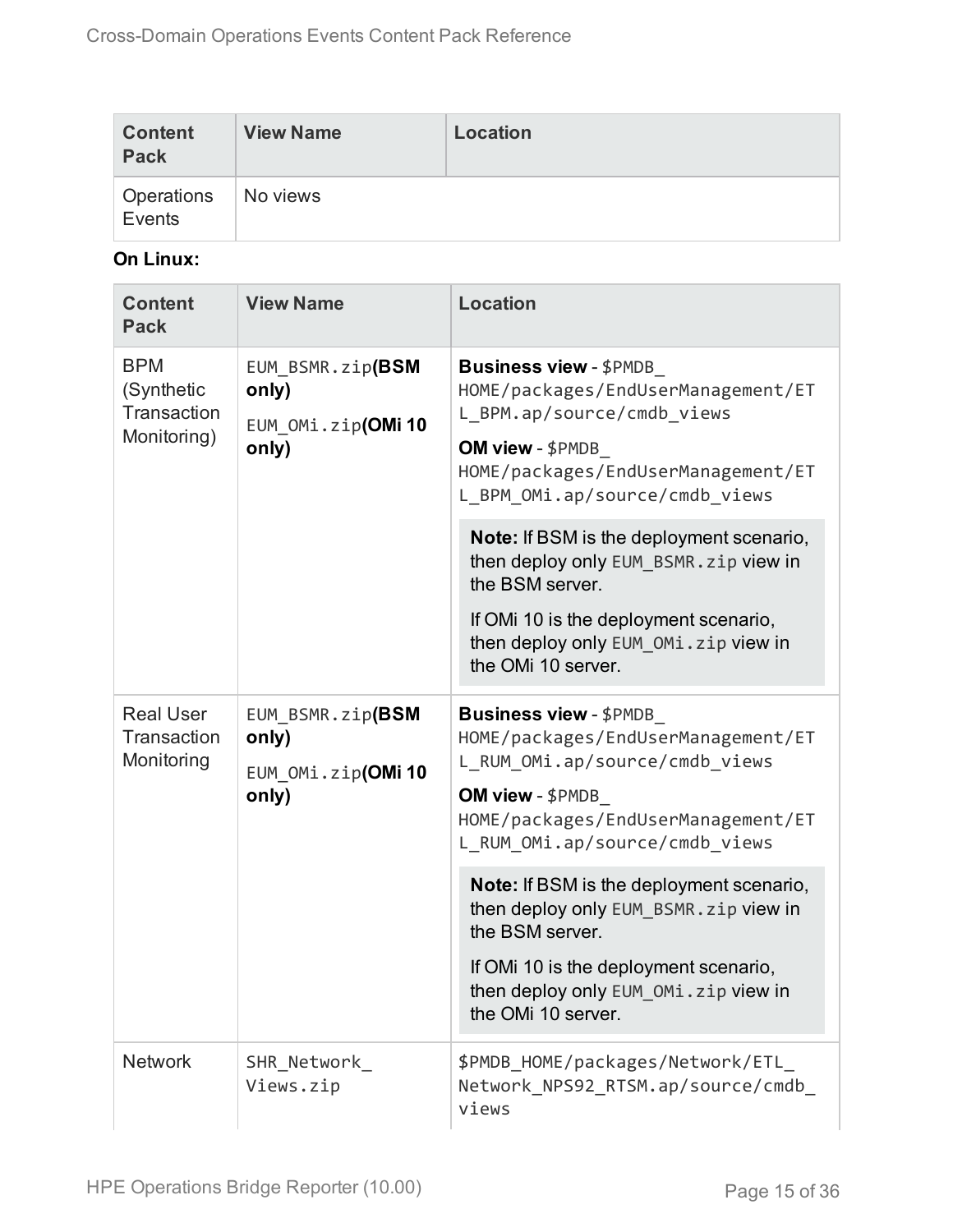| <b>Content</b><br><b>Pack</b>                    | <b>View Name</b>                                            | <b>Location</b>                                                                                                                                                                                                    |
|--------------------------------------------------|-------------------------------------------------------------|--------------------------------------------------------------------------------------------------------------------------------------------------------------------------------------------------------------------|
| System<br>Managemen                              | SM_BSM9_Views.zip                                           | \$PMDB<br>HOME/packages/SystemManagement/ETL<br>SystemManagement_PA.ap/source/cmdb_<br>views                                                                                                                       |
| Oracle                                           | SHR DBOracle<br>Views.zip<br>SHR DBOracle<br>OM.zip         | \$PMDB<br>HOME/Packages/DatabaseOracle/ETL<br>DBOracle_DBSPI.ap/source/cmdb_views                                                                                                                                  |
| Oracle<br>WebLogic<br>Server                     | J2EEApplication.zi<br>p<br>J2EEApplication<br>OM.zip        | For OM/SPI: \$PMDB<br>HOME/packages/ApplicationServer/ET<br>L AppSrvrWLS WLSSPI.ap/source/cmdb<br>views<br>For OMi/MP: \$PMDB<br>HOME/packages/ApplicationServer/ET<br>L_AppSrvrWLS_WLSMP.ap/source/cmdb_<br>views |
| <b>IBM</b><br>WebSphere<br>Application<br>Server | J2EEApplication.zi<br>p<br>J2EEApplication<br>OM.zip        | For OM/SPI: \$PMDB HOME/<br>packages/ApplicationServer/ETL<br>AppSrvrWBS_WBSSPI.ap/source/cmdb_<br>views<br>For OMi/MP:\$PMDB<br>HOME/packages/ApplicationServer/ET<br>L AppSrvrWBS WBSMP.ap/source/cmdb<br>views  |
| Microsoft<br><b>SQL Server</b>                   | SHR DBMSSQL<br>Views.zip<br>SHR DBMSSQL OM.zip              | \$PMDB<br>HOME/packages/DatabaseMSSQL/ETL<br>DBMSSQL DBSPI.ap/source/cmdb views                                                                                                                                    |
| Microsoft<br>Exchange<br>Server                  | SHR Exchange<br>Business View.zip<br>SHR Exchange<br>OM.zip | \$PMDB<br>HOME/packages/ExchangeServer/ETL<br>Exchange Server2007.ap/source/cmdb<br>views<br>\$PMDB<br>HOME/packages/ExchangeServer/ETL<br>Exchange Server2010.ap/source/cmdb                                      |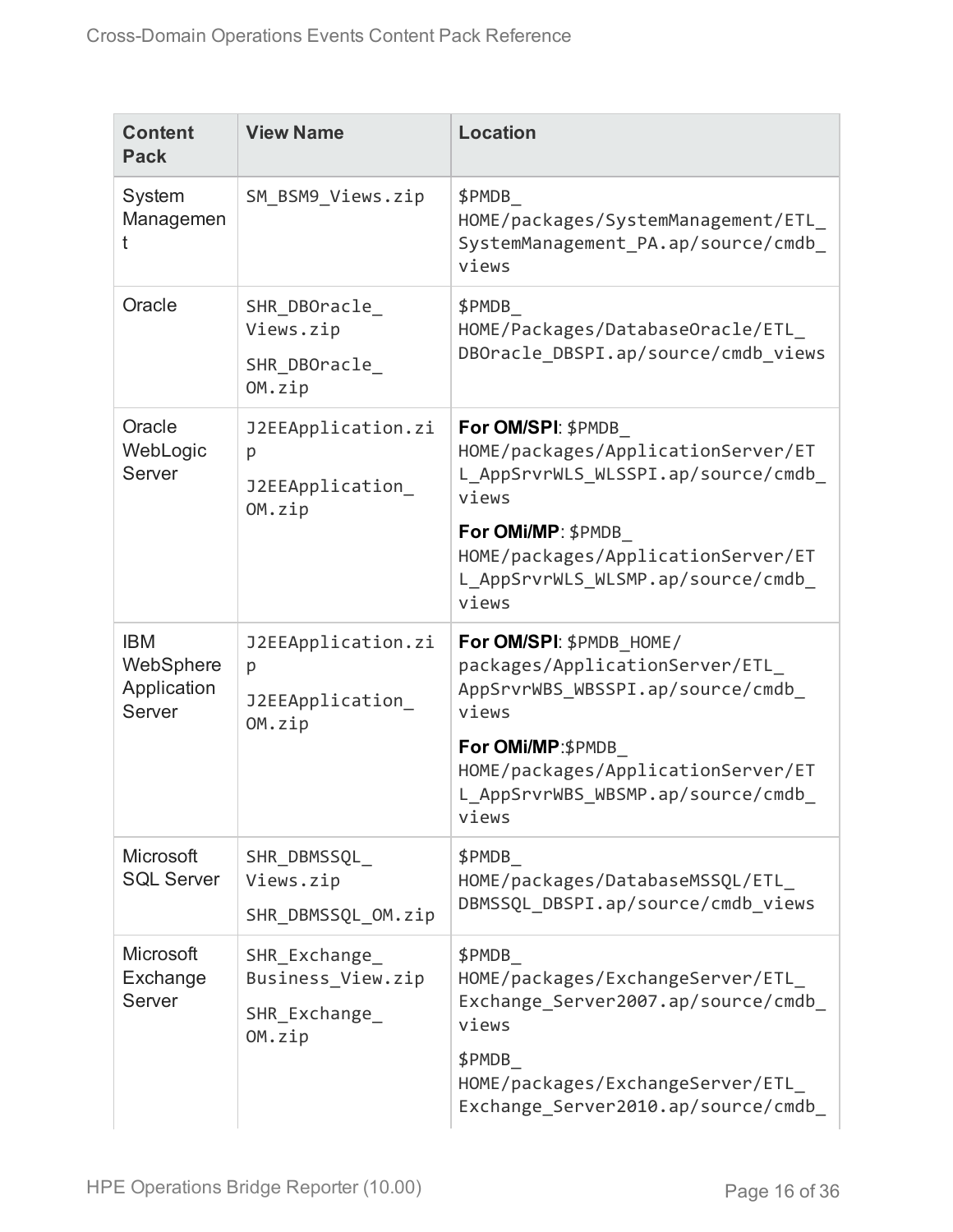| <b>Content</b><br><b>Pack</b>                                         | <b>View Name</b>                                                         | <b>Location</b>                                                                                    |
|-----------------------------------------------------------------------|--------------------------------------------------------------------------|----------------------------------------------------------------------------------------------------|
|                                                                       |                                                                          | views<br>\$PMDB<br>HOME/packages/ExchangeServer/ETL<br>Exchange Server2013.ap/source/cmdb<br>views |
| <b>Microsoft</b><br>Active<br>Directory                               | SHR_AD_Business_<br>View.zip<br><b>SHR</b><br>ActiveDirectory_<br>OM.zip | \$PMDB<br>HOME/packages/ActiveDirectory/ETL<br>AD ADSPI.ap/source/cmdb views                       |
| Virtual<br>Environment<br>Performance                                 | SM BSM9 Views.zip                                                        | \$PMDB<br>HOME/packages/SystemManagement/ETL<br>SystemManagement_PA.ap/source/cmdb_<br>views       |
| Health and<br>Key<br>Performance<br>Indicators<br>(Service<br>Health) | All the views                                                            |                                                                                                    |
| Cross-<br>Domain<br>Operations<br>Events                              | All the views                                                            |                                                                                                    |
| Operations<br>Events                                                  | No views                                                                 |                                                                                                    |

## <span id="page-16-0"></span>HP BSM Server

To deploy the topology model views for the Cross-Domain Operations Events Content Pack in the HP BSM server, follow these steps:

1. In the web browser, type the following URL:

```
http://<BSM system FQDN>/bsm
where, <BSM system FQDN> is the FQDN of the HP BSM server.
```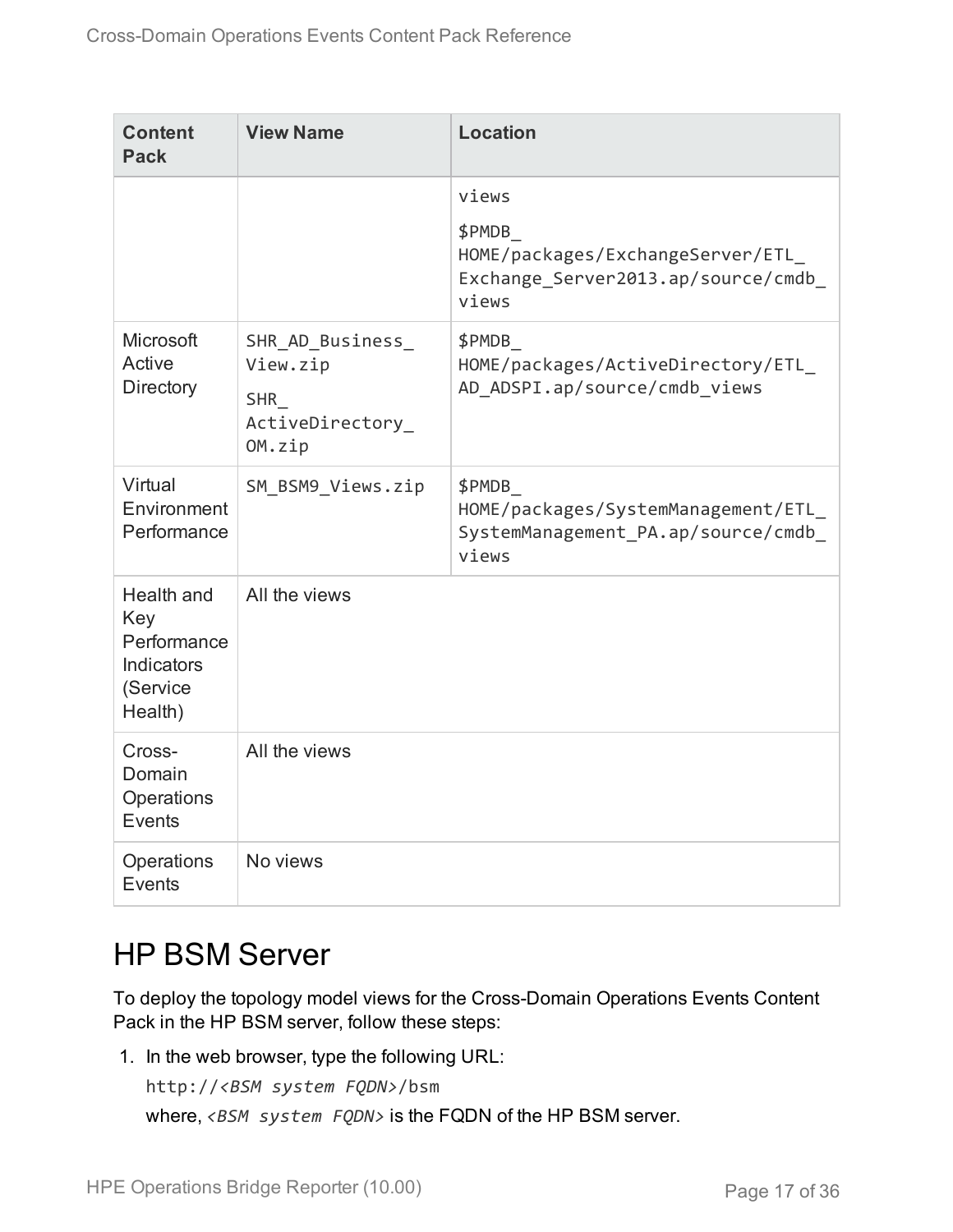**Note:** You can launch the HP BSM server from a system where HPE OBR is installed or any other local system. If you are launching from local system, ensure that you browse to the location mentioned in List of [Content](#page-11-1) Pack and [Topology](#page-11-1) Views to Deploy and copy the required views to your local system.

The Business Service Management Login page appears.

- 2. Type the login name and password and click **Log In**. The Business Service Management - Site Map appears.
- 3. Click **Administration > RTSM Administration**. The RTSM Administration page appears.

|              | <b>Business Service Management</b> - Site Map                                            | <b>Full Screen View</b><br>User: administrator<br>Logout                                                         |  |  |
|--------------|------------------------------------------------------------------------------------------|------------------------------------------------------------------------------------------------------------------|--|--|
| ⇔            | Applications $\star$ Admin $\star$ Help $\star$<br><b>MyBSM</b><br>Site Map              |                                                                                                                  |  |  |
| Applications | Administration                                                                           | ◁▷■                                                                                                              |  |  |
|              |                                                                                          | Change the default page                                                                                          |  |  |
|              | <b>Service Health</b>                                                                    | <b>System Availability Management</b><br>O                                                                       |  |  |
|              | View Management - View Builder  CI Indicators  Custom Image  CI Status                   | Summary                                                                                                          |  |  |
|              | Alerts                                                                                   | <b>Metrics and Indicators</b>                                                                                    |  |  |
|              | Assignments - Health Indicator Assignments  KPI Assignments <br><b>Propagation Rules</b> | <b>RTSM Administration</b>                                                                                       |  |  |
|              | Repositories - KPIs  Indicators  Business Rules  Context Menus                           |                                                                                                                  |  |  |
|              |                                                                                          | Modeling - IT Universe Manager  Modeling Studio  Impact Analysis<br>Manager  CI Type Manager  Enrichment manager |  |  |
|              | <b>Service Level Management</b>                                                          | Data Flow Management - Integration Studio  Discovery Control Panel                                               |  |  |
|              | <b>Agreements Manager</b>                                                                | Data Flow Probe Set up  Adapter Management  Data Flow Probe Status                                               |  |  |
|              | <b>SLA Data Corrections</b>                                                              | Administration - Package Manager  Scheduler  State Manager  CI life                                              |  |  |
|              | <b>SLA Alerts</b>                                                                        | ovde                                                                                                             |  |  |

4. Click **Administration > Package Manager**. The Package Manager page appears.

| <b>Business Service Management</b> - RTSM Administration |                                                                  |                           |          | User: administrator<br><b>Full Screen View</b> | Logout |
|----------------------------------------------------------|------------------------------------------------------------------|---------------------------|----------|------------------------------------------------|--------|
| <b>MyBSM</b><br>$\Leftrightarrow$                        | Applications $\blacktriangledown$<br>Admin $\blacktriangleright$ | Help $\blacktriangledown$ | Site Map |                                                |        |
| Administration > Package Manager                         |                                                                  |                           |          |                                                |        |
| Modeling                                                 | <b>Data Flow Management</b>                                      | Administration            |          |                                                | ○○日    |
| Tools -<br>$View -$                                      |                                                                  |                           |          |                                                |        |
| Ð<br>$-1.456$<br>$*$ $\alpha$                            | Q                                                                | G<br>Y                    | KI       |                                                |        |
| $\angle$ Package Name                                    | Category                                                         | Readme                    | Vers     | <b>Description</b>                             |        |
| <b>Active Directory</b>                                  | Applications                                                     | Readme                    | 11.0     | Active Directory topology discovery            |        |
| AlertsModel                                              |                                                                  |                           |          |                                                | E      |
| AlertsTals<br>L.                                         | Alerts                                                           |                           | 8.0      |                                                |        |

5. Click the **Deploy Packages to Server (from local disk)** icon. The **Deploy Package to Server** dialog box appears.

| Administration > Package Manager |                      |                                                 |
|----------------------------------|----------------------|-------------------------------------------------|
| Modeling                         | Data Flow Management | Administration                                  |
|                                  |                      |                                                 |
| Tools $\sim$<br>View -           |                      |                                                 |
| $\alpha \times \alpha$<br>÷      | Q                    | $\bullet \quad \nabla \quad \mathbb{R} \quad ?$ |
|                                  | л.                   | Deploy Packages to Server (from local disk)     |
| Active Directory                 |                      |                                                 |
| H<br><b>Alerts Model</b>         |                      |                                                 |
| н<br>AlertsTals                  |                      |                                                 |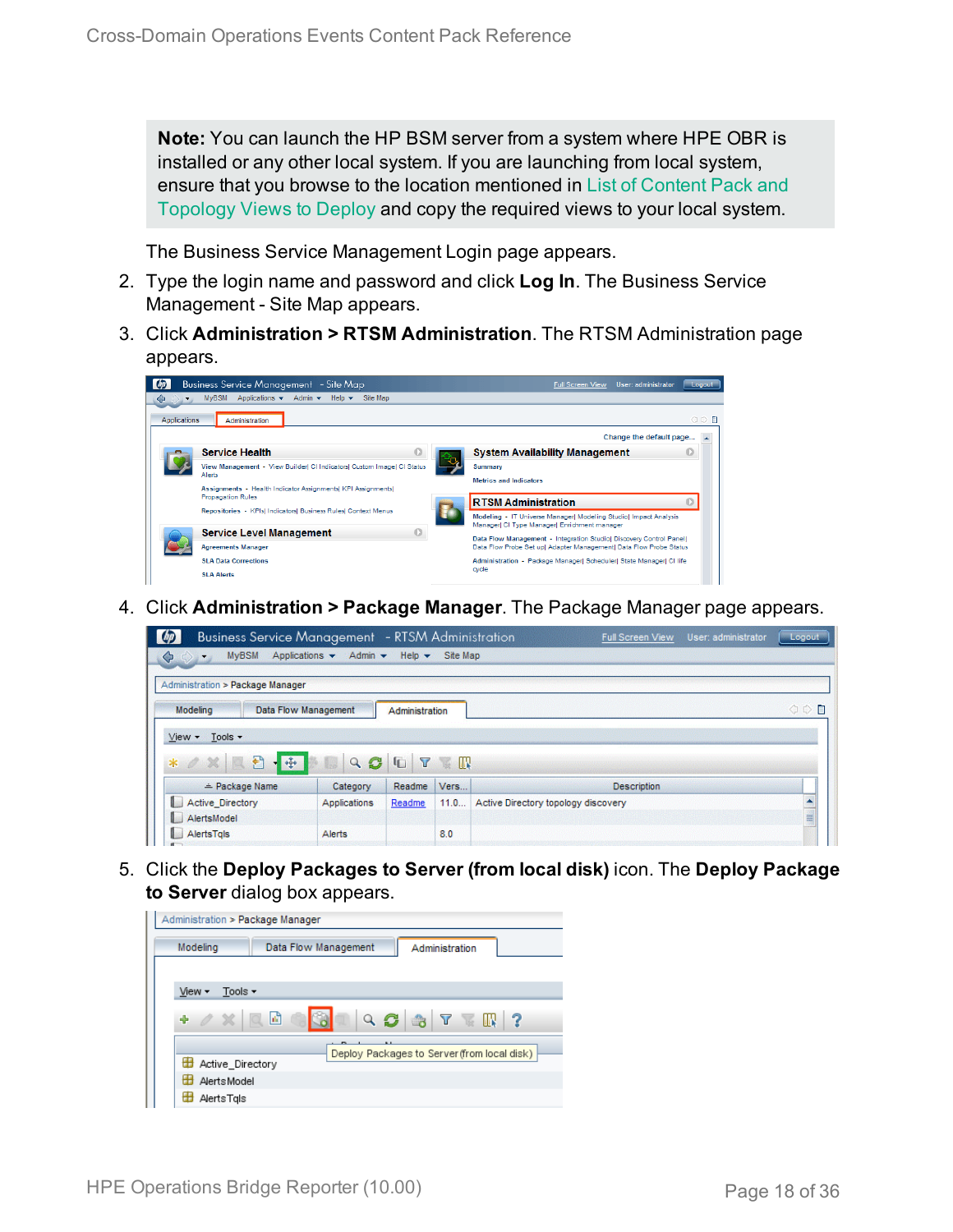6. Click the **Add** icon.

| <b>Deploy Packages to Server</b>            |  |
|---------------------------------------------|--|
| Choose the package zip files to be deployed |  |
|                                             |  |
| Package(zip)                                |  |
|                                             |  |
|                                             |  |

The **Deploy Package to Server (from local disk)** dialog box appears.

7. Browse to the location of the Content Pack zip files, select the required files, and then click **Open**.

You can view and select the TQL and ODB views that you want to deploy under **Select the resources you want to deploy** in the **Deploy Package to Server (from local disk)** dialog box. Ensure that all the files are selected.

8. Click **Deploy** to deploy the Content Pack views.

You have successfully deployed the Content Packs views based on the type of deployment scenario selected for HPE OBR.

## <span id="page-18-0"></span>HP OMi 10 Server

To deploy the topology model views for the Cross-Domain Operations Events Content Pack in the HP OMi 10 server, follow these steps:

1. In the web browser, type the following URL:

```
http://<OMi system FQDN>/omi
```
where, *<OMi system FQDN>* is the FQDN of the HP OMi server.

**Note:** You can launch the HP OMi server from a system where HPE OBR is installed or any other local system. If you are launching from local system, ensure that you browse to the location mentioned in List of [Content](#page-11-1) Pack and [Topology](#page-11-1) Views to Deploy and copy the required views to your local system.

The Operations Manager i Login page appears.

- 2. Type the login name and password and click **Log In**. The Operations Manager i Workspace page appears.
- 3. Click **Administration > RTSM Administration > Package Manager**.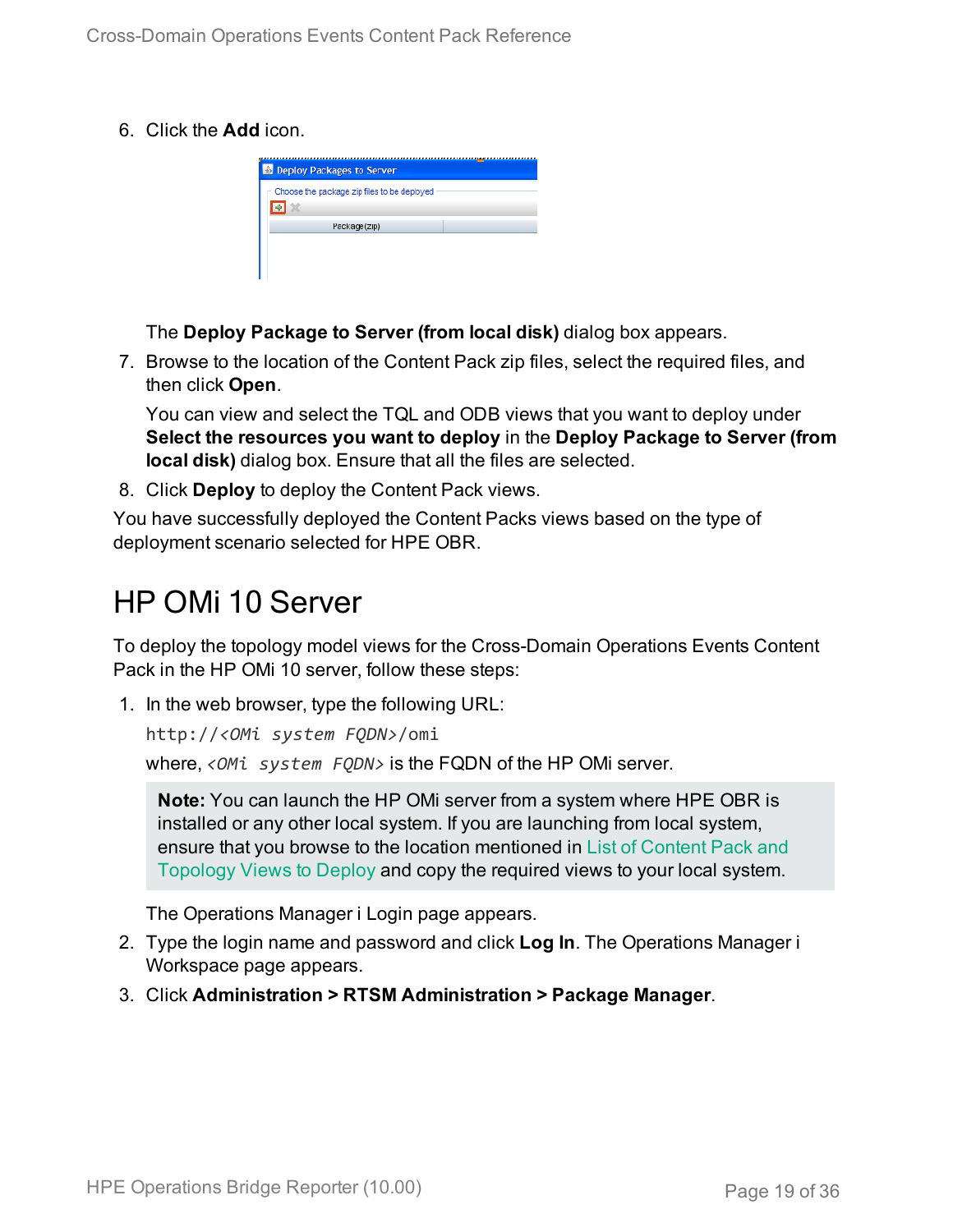| <b>Operations Manager i</b><br>Workspaces $\smile$                       | Administration $\sim$                         | Q search for menu items |                                                               | $\mathbf{L}$ admin $\sim$ | $\bullet$ |
|--------------------------------------------------------------------------|-----------------------------------------------|-------------------------|---------------------------------------------------------------|---------------------------|-----------|
| Workspaces $>$ My Workspace                                              |                                               |                         |                                                               | ۴ď<br>L.                  |           |
| 360° View x                                                              | > Event Processing<br>ł.                      |                         |                                                               |                           |           |
| Hierarchy                                                                |                                               |                         |                                                               |                           |           |
| Þ<br>EUM BSMR<br>v<br>Y<br>[Select a Filter]<br>$\overline{\mathcal{A}}$ | ô<br>> Service Health                         |                         |                                                               |                           |           |
| <b>Name</b>                                                              | $\backsim$ RTSM Administration                |                         |                                                               |                           |           |
| E EUM_BSMR                                                               | <b>Modeling</b><br><b>IT Universe Manager</b> |                         | <b>Data Flow Management</b><br><b>Reconciliation Priority</b> |                           |           |
| $\boxed{0}$ 1                                                            | <b>Modeling Studio</b>                        |                         | <b>Integration Studio</b>                                     |                           |           |
| U<br>16.55.245.42                                                        | <b>Impact Analysis Manager</b>                |                         | <b>Discovery Control Panel</b>                                |                           |           |
| $\bigotimes$ 16.59.1.1 - 16.59.50.255                                    | <b>CI Type Manager</b>                        |                         | <b>Data Flow Probe Setup</b>                                  |                           |           |
|                                                                          | <b>Enrichment manager</b>                     |                         | <b>Adapter Management</b>                                     |                           |           |
| $\bigcirc$ 16.59.101.1 - 16.59.150.255                                   |                                               |                         | <b>Data Flow Probe Status</b>                                 |                           |           |
| $\bigcirc$ 16.59.151.1 - 16.59.255.1                                     | <b>Administration</b>                         |                         |                                                               |                           |           |
| 16.59.42.70 - 16.59.42.70                                                | <b>Package Manager</b>                        |                         |                                                               |                           |           |
|                                                                          | Scheduler                                     | Package Manager         |                                                               |                           |           |
|                                                                          | <b>State Manager</b>                          |                         |                                                               |                           |           |
| 16.59.67.149<br>▄                                                        | <b>CI Life Cycle</b>                          |                         |                                                               |                           |           |
| $\left[ \bigcirc \right]$ 2                                              |                                               |                         |                                                               |                           |           |
| $\bigcirc$ 4                                                             | Ö<br>> Setup and Maintenance                  |                         |                                                               |                           |           |
| Active                                                                   | > Users<br>22                                 |                         |                                                               |                           |           |

The Package Manager page appears.

4. Click the **Deploy Packages to Server (from local disk)** icon. The **Deploy Package to Server** dialog box appears.

| <b>Operations Manager i</b>                                             | Workspaces $\smile$ |        | Administration $\sim$ |          | Q search for menu items             | $\lambda_i$ admin $\sim$ | $\odot$ |
|-------------------------------------------------------------------------|---------------------|--------|-----------------------|----------|-------------------------------------|--------------------------|---------|
| Administration > RTSM Administration > Administration > Package Manager |                     |        |                       |          |                                     |                          |         |
| View - Tools - Help -                                                   |                     |        |                       |          |                                     |                          |         |
|                                                                         |                     |        |                       |          |                                     |                          |         |
| ≐ Package N Deploy packages to server (from local disk)                 |                     | Readme | <b>Version</b>        | Build Nu | <b>Description</b>                  |                          |         |
| Active_Directory                                                        | Applications        | Readme | 13.0-1179             | 1179     | Active Directory topology discovery |                          |         |
| AlertsModel                                                             |                     |        |                       |          |                                     |                          |         |
| AlertsTqls                                                              | Alerts              |        | 8.0                   |          |                                     |                          |         |

5. Click the **Add** icon.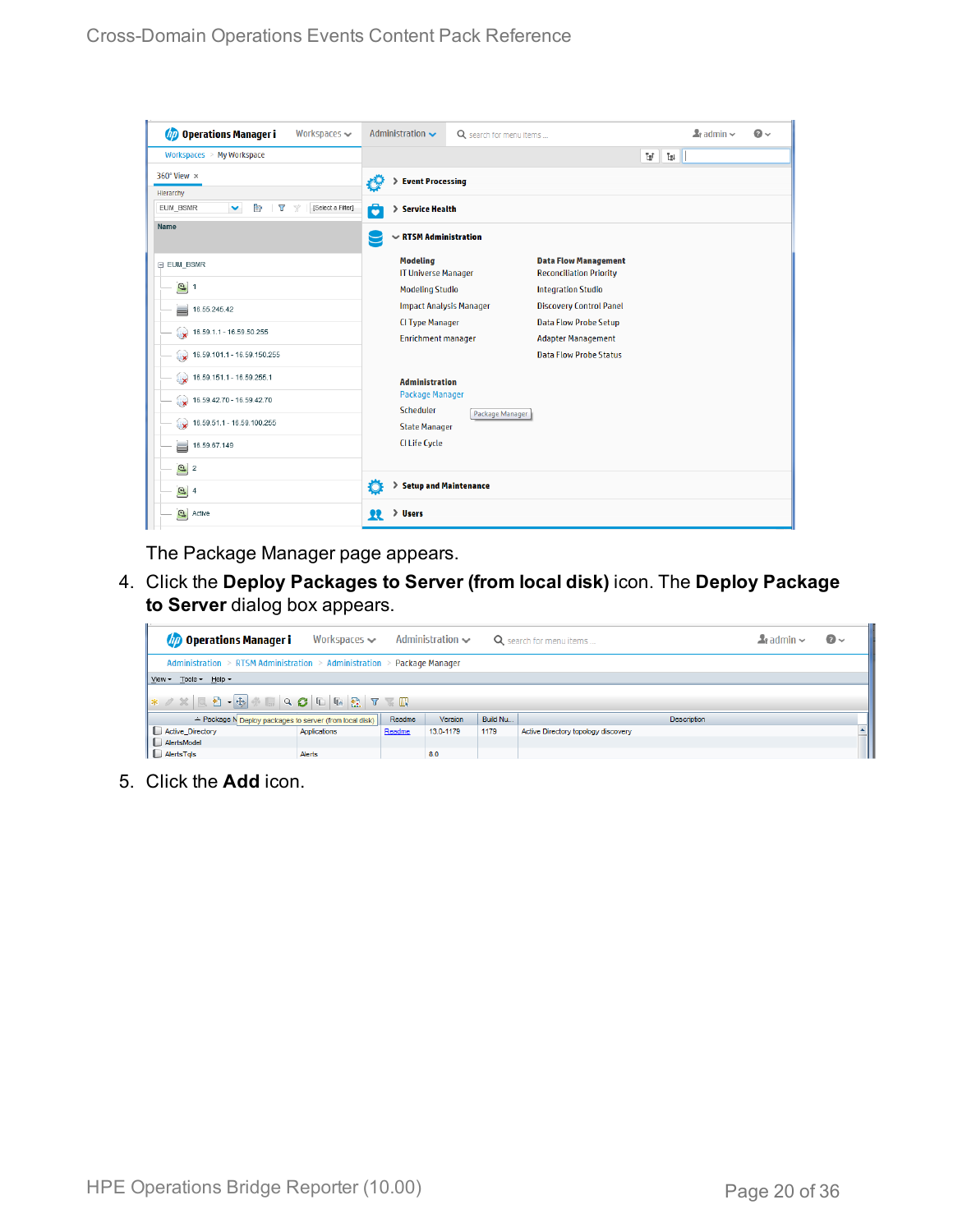| Deploy Packages to Server                   |        |        |
|---------------------------------------------|--------|--------|
| Choose the package zip files to be deployed |        |        |
| 臺<br>$\chi$                                 |        |        |
| Package(zip)<br>Add                         | Path   |        |
|                                             |        |        |
|                                             |        |        |
|                                             |        |        |
|                                             |        |        |
|                                             |        |        |
| Select the resources you want to deploy     |        |        |
| 名马路                                         |        |        |
|                                             |        |        |
|                                             |        |        |
|                                             |        |        |
|                                             |        |        |
|                                             |        |        |
|                                             |        |        |
|                                             |        |        |
|                                             | Deploy | Cancel |

The **Deploy Package to Server (from local disk)** dialog box appears.

6. Browse to the location of the Content Pack zip files, select the required files, and then click **Open**.

You can view and select the TQL and ODB views that you want to deploy under **Select the resources you want to deploy** in the **Deploy Package to Server (from local disk)** dialog box. Ensure that all the files are selected.

7. Click **Deploy** to deploy the Content Pack views.

You have successfully deployed the Content Packs views based on the type of deployment scenario selected for HPE OBR.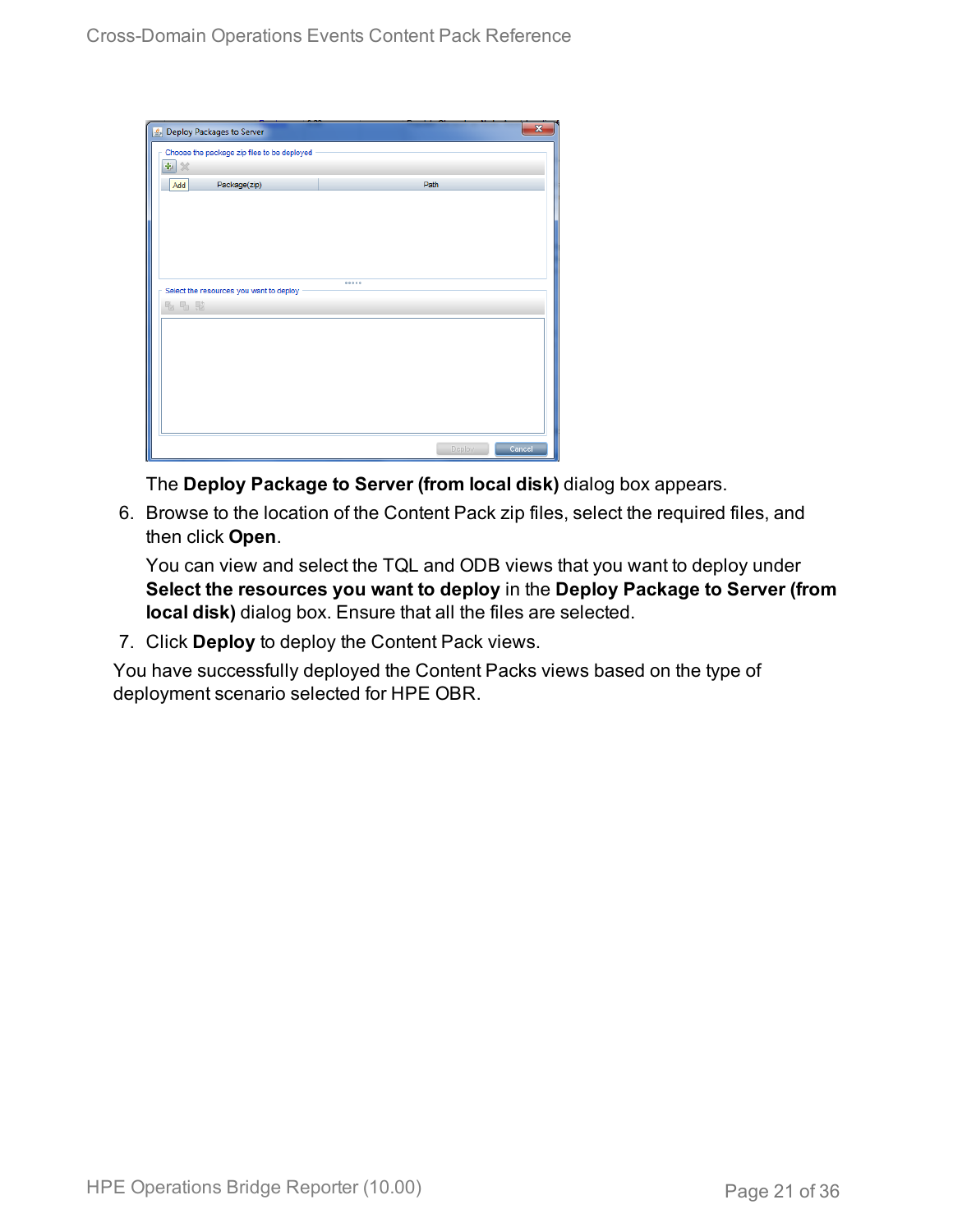# <span id="page-21-1"></span><span id="page-21-0"></span>Install the Content Pack

## Check Availability and Integrity of Data Sources

OBR enables you to check the availability and integrity of data sources prior to installing Content Packs.

1. Launch the following page:

http://*<OBR Server FQDN>*:<port>/BSMRApp/dscheck.jsf

2. To check the data sources related to RTSM, click **RTSM**.

Click **View** to see the results. Results include the list of missing mandatory CI types and attributes.

### <span id="page-21-2"></span>Selecting the Content Pack Components

A typical Content Pack consists of three components - the Domain, Extraction Transformation Loading (ETL), and Application components.

The following figure shows the typical data flow between the components of the Content Pack: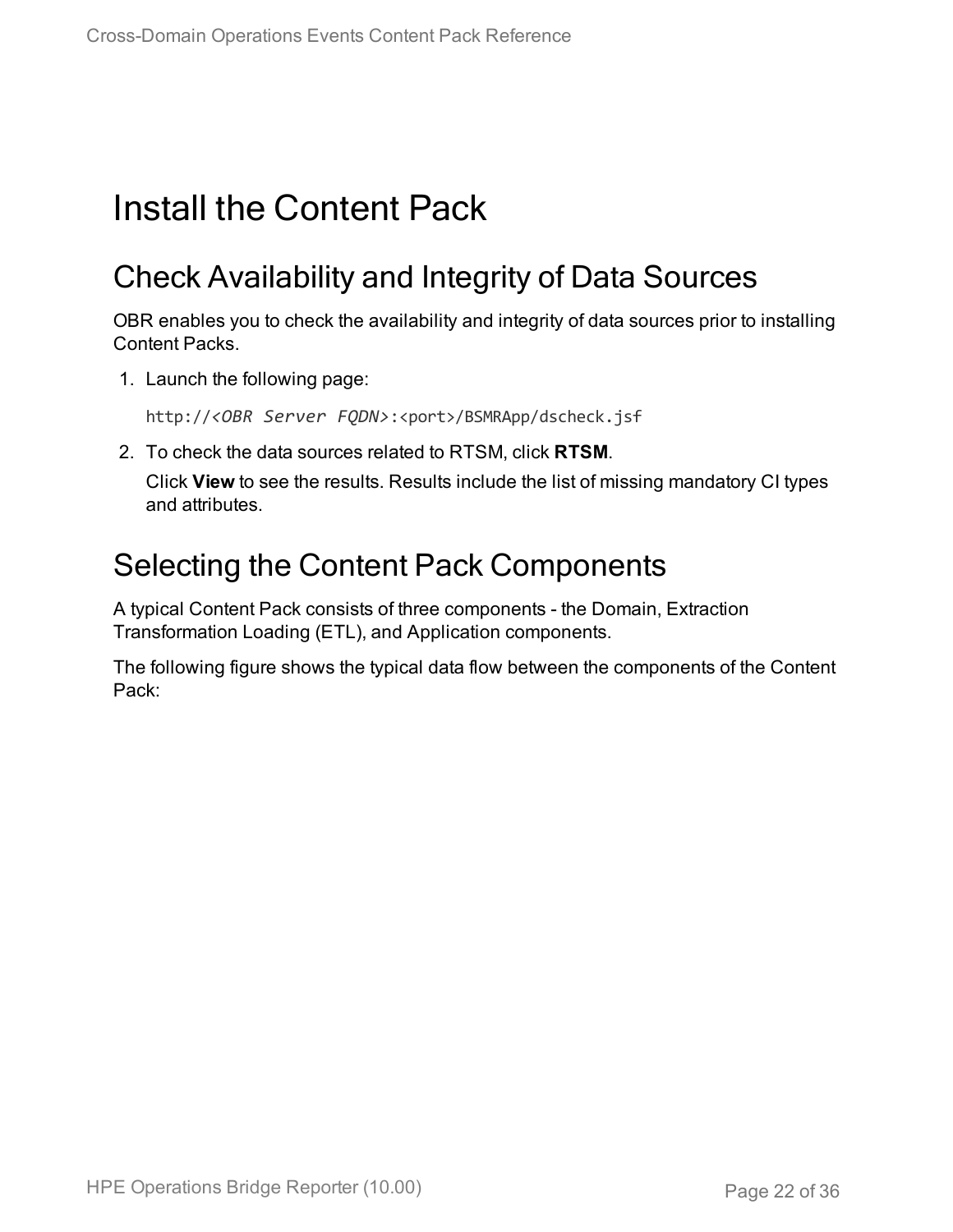

- **Domain component**: The Domain or Core Domain component defines the data model for a particular Content Pack. It contains the rules for generating the relational schema. It also contains the data processing rules, including a set of standard preaggregation rules, for processing data into the database. The Domain component can include the commonly-used dimensions and cubes, which can be leveraged by one or more Report Content Pack components. The Domain Content Pack component does not depend on the configured topology source or the data source from where you want to collect data.
- <sup>l</sup> **ETL (Extract, Transform, and Load) component**: The ETL Content Pack component defines the collection policies and the transformation, reconciliation, and staging rules. It also provides the data processing rules that define the order of execution of the data processing steps.

A single data source app.lication can have multiple ETL components. For example, you can have one ETL component for each virtualization technology supported in Performance Agent such as Oracle Solaris Zones, VMware, IBM LPAR, and Microsoft HyperV. The ETL component can be dependent on one or more Domain components. In addition, you can have multiple ETL components feeding data into the same Domain component.

The ETL Content Pack component is data source dependent. Therefore, for a particular domain, each data source application has a separate ETL Content Pack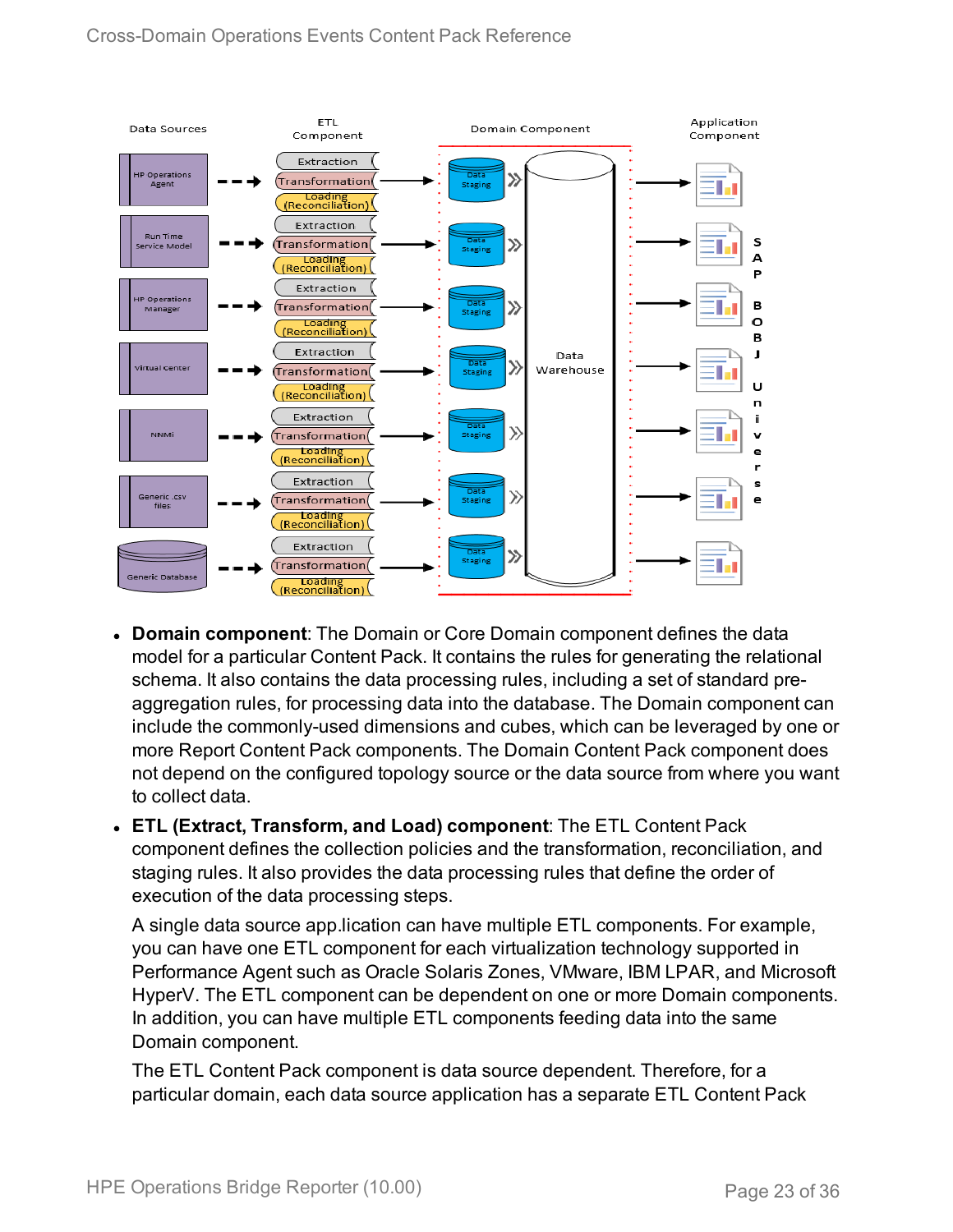component. For example, if you want to collect system performance data from the HP Operations Agent, you must install the SysPerf\_ETL\_PerformanceAgent component. If you want to collect system performance data from HP SiteScope, you must install either SysPerf\_ETL\_SiS\_API (sourcing data logged in API) or SysPerf\_ ETL SiS DB (sourcing data logged in BSM Profile database).

If the topology source is OMi 10, select the CrossOprEvent\_ETL\_OMi10 component. The Content Pack components 'CrossOprEvent\_ETL\_OMi' and 'CrossOprEvent\_

ETL OMi10' are mutually exclusive. Ensure that only one of them is selected.

The Content Pack components 'CrossOprEvent\_ETL\_OMi\_Extended' and 'CrossOprEvent\_ETL\_OMi10\_Extended' are mutually exclusive. Ensure that only one of them is selected.

**Note:** Select the Extended ETLs to generate customized reports that involves Event detail attributes.

**Note:** You have to select one of the Health and Key Performance Indicators ETLs explicitly because Cross-Domain Operations Events Content Pack has a dependency on Health and Key Performance Indicators Content Pack.

**Application component**: The Application Content Pack component defines the application-specific aggregation rules, business views, SAP BOBJ universes, and the reports for a particular domain. Report components can be dependent on one or more Domain components. This component also provides the flexibility to extend the data model that is defined in one or more Domain components.

The list of Content Pack components that you can install depends on the topology source that you configured during the post-install configuration phase of the installation. Once the topology source is configured, the Deployment Manager filters the list of Content Pack components to display only those components that can be installed in the supported deployment scenario. For example, if RTSM is the configured topology source, the Deployment Manager only displays those components that can be installed in the SaOB and APM deployment scenarios.

## <span id="page-23-0"></span>Install the Content Pack in Deployment Manager

To install the required Cross-Domain Operations Events Content Pack, follow these steps:

1. Launch the Administration Console in a web browser using the following URL:

http://*<OBR\_Server\_FQDN>*:21411

2. In the Administration Console, click **Administration > Deployment Manager**. The Deployment Manager page is displayed.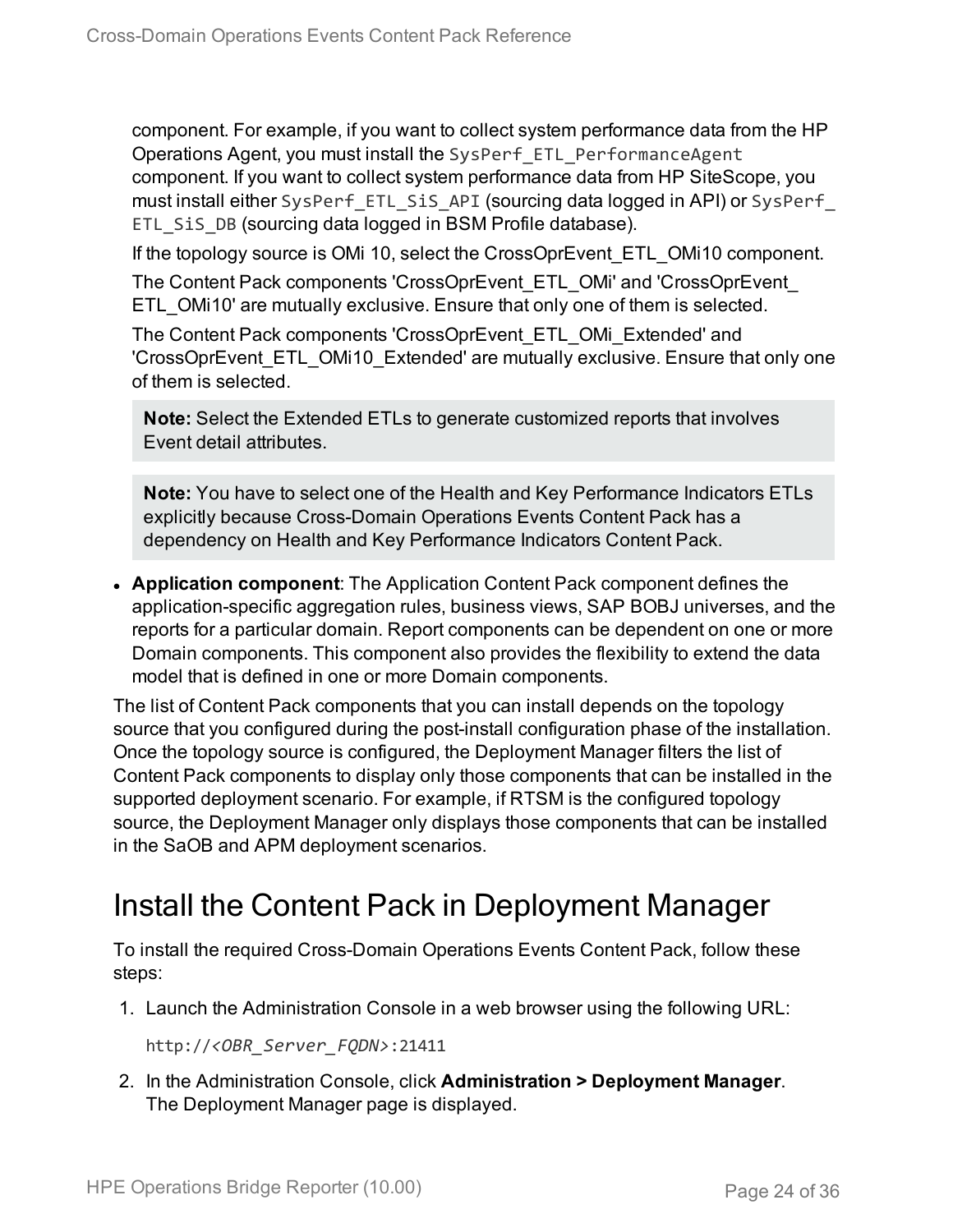To install this content pack and to generate reports on data from EVENT database, make the following selections:

- CrossOprEvent ETL OMi (10.00.000)
- CrossOprEvent ETL OMi10 (10.00.000)
- CrossOprEvent Domain Reports (10.00.000)
- CrossOprEvent ETL OMi10 Extended (10.00.000)
- CrossOprEvent ETL OMi Extended (10.00.000)
- CrossOprEvent Domain Reports Extended (10.00.000)

**Tip:** Install the following dependent content packs (and their components) along with this content pack for it to function:

- $\bullet$  Core
	- <sup>o</sup> Core\_Domain

**Note:** The dependent domain content pack get selected automatically, you have to select only the ETLs based on the topology source.

**Note:** For more details on ETLs, see HPE Operations Bridge Reporter *Content Pack Release Notes*.

3. Click **Install/Upgrade** to install the Content Packs.

The color of the status column changes for all the selected Content Packs. An Installation Started status appears in the **Status** column for Content Pack that is currently being installed. The Deployment Manager page automatically refreshes itself to display the updated status. Once the installation completes, an Installation Successful status appears. If the installation fails, an Installation Failed status appears.

**Note:** The timer service will be stopped automatically during install/uninstall/upgrade operation and will be started once operation is complete.

4. Click the link in the **Status** column for more information about the installation process.

The Content Pack Component Status History window is displayed. It displays the details of the current and historical status of that Content Pack component's installation.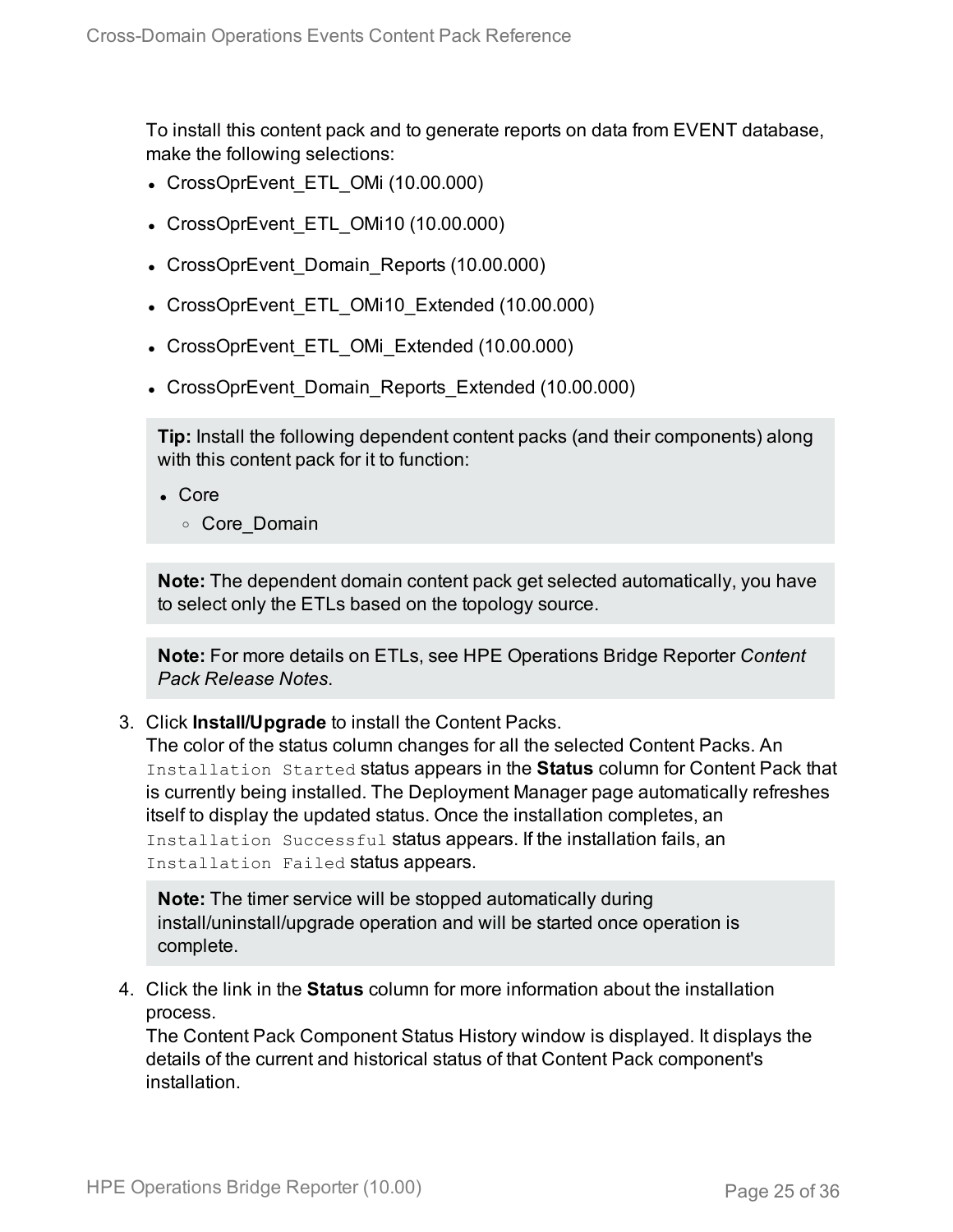**Note:** During install/uninstall process, Deployment Manager does not allow you to interrupt the process. Instead, you must wait till the current process is complete before you can perform any other operations on the Deployment Manager page.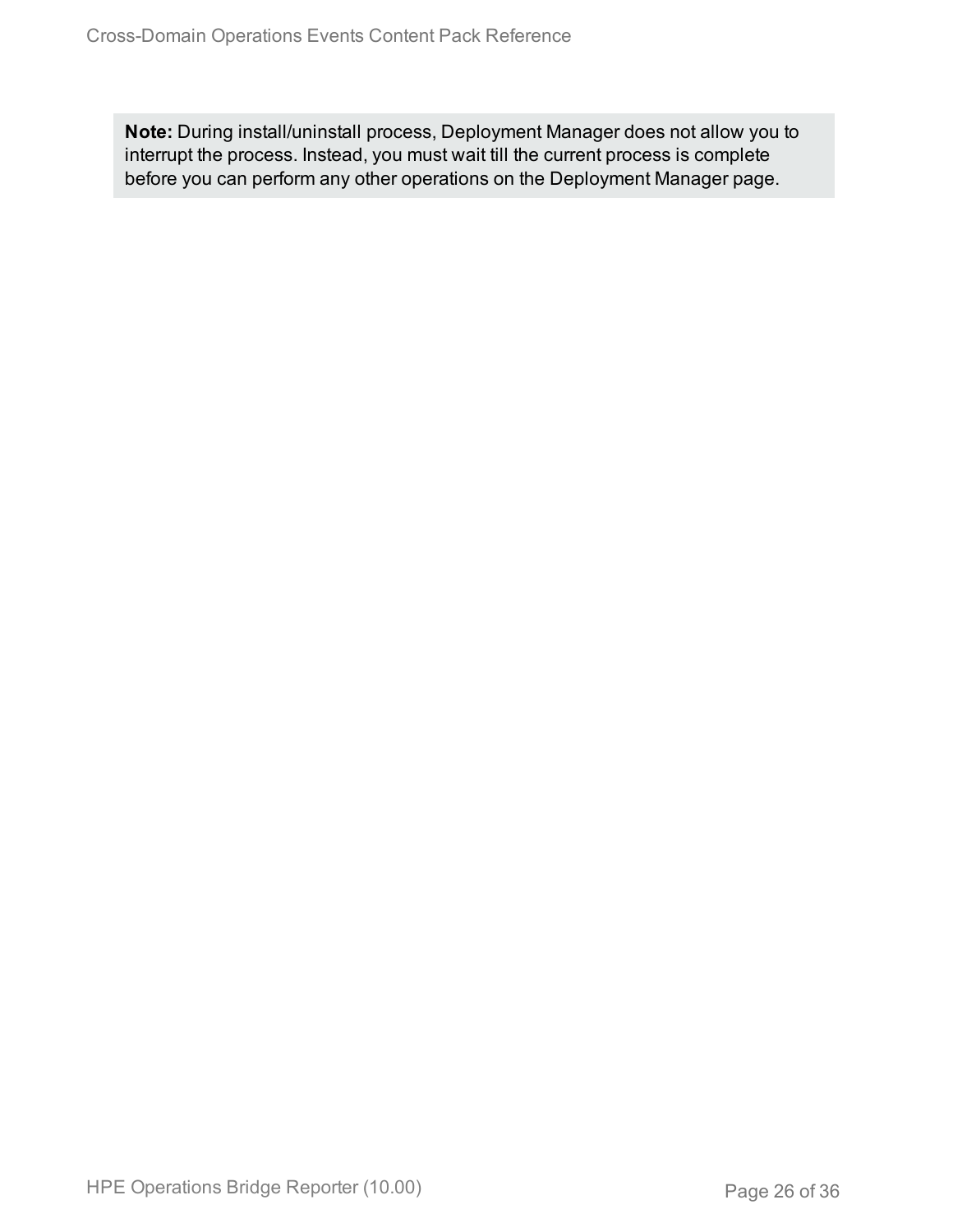# <span id="page-26-0"></span>Data Source Collection Configuration

After installing Content Packs, you must configure HPE OBR to collect required data from various data collectors. The data collectors work internally within the HPE OBR infrastructure to collect the data. Therefore, you cannot directly interface with these collectors. Instead, you can specify the data sources from where the collectors can collect the data through the Administration Console.

In BSM/OMi deployment scenario, HP SiteScope and HP Operations Agent monitors the physical and virtual nodes. When you configure data source in this scenario, choose HP Operations Agent and/or HP SiteScope as the data source.

## <span id="page-26-1"></span>Configuring the HP OMi Data Source

If you install the HP OMi Content Pack, you must configure the HP OMi database connection for data collection. You can configure HPE OBR to collect data from the following OMi data repositories:

- **Events database**: The events database stores data obtained from OMi (9.x versions) data source.
- <sup>l</sup> **Operations database**: The operations database stores data obtained from OMi10 (and later versions) data source.

Before you create a new HP OMi data source connection, make sure that a data source connection for the Management database exists on the Management DB / Profile DB page. This data connection is required to retrieve Assigned User/Group information for HP OMi, which is stored in the Management database.

If you have one or more OMi setups in your environment, you must configure the OMi data source that belongs to the HP BSM RTSM that was configured as the topology source.

To configure the HP OMi data source connections, follow these steps:

- 1. In the **Administration Console**, click **Data Source Configuration > BSM/OMi > OMi**.
- 2. Click **Create New** to create a new HP OMi data source connection. The **Connection Parameters** dialog box appears.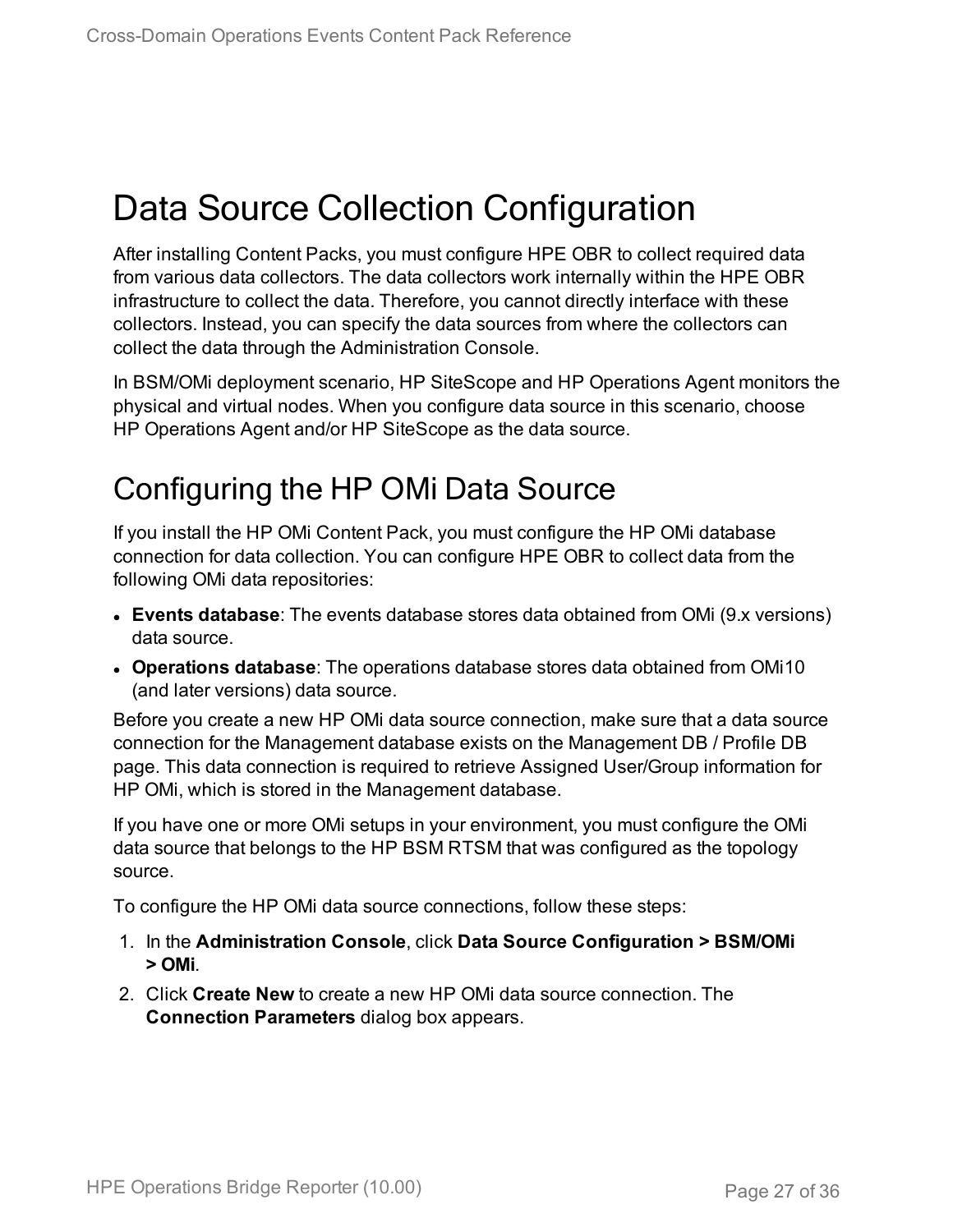### 3. Specify or type the following values in the **Connection Parameters** dialog box:

| <b>Field</b>              | <b>Description</b>                                                                                                                                                                                                                                                                                                      |
|---------------------------|-------------------------------------------------------------------------------------------------------------------------------------------------------------------------------------------------------------------------------------------------------------------------------------------------------------------------|
| Data Source               | <b>Event or Operations</b>                                                                                                                                                                                                                                                                                              |
|                           | <b>Note: Select Event for OMi 9.x version and</b><br>Operations for OMi 10.x and later versions.                                                                                                                                                                                                                        |
| Host name                 | Address (IP or FQDN) of the HP OMi database server.                                                                                                                                                                                                                                                                     |
| Port                      | Port number to query the HP OMi database server.                                                                                                                                                                                                                                                                        |
| Database<br>instance      | System Identifier (SID) of the HP OMi database<br>instance. If MSSQL Server is configured to use default<br>(unnamed) database instance, leave this field empty.<br>For information about the database hostname, port<br>number and SID, contact your HP OMi database<br>administrator.                                 |
| Database type             | The type of database engine that is used to create the<br>HP OMi database. If you have selected the Data<br><b>Source</b> as Event then the database type can either be<br>Oracle or MSSQL. If you have selected the Data<br><b>Source as Operations</b> then the database type can be<br>Oracle, MSSQL, or PostgreSQL. |
| Windows<br>Authentication | If you selected MSSQL as the database type, you have<br>the option to enable Windows Authentication for<br>MSSQL; that is, the user can use the same credentials<br>to access SQL Server as that of the Windows system<br>hosting the database.                                                                         |
| Database name             | Name of the database. This field appears only if<br>MSSQL is selected as the database type.                                                                                                                                                                                                                             |
| User name                 | Name of the HP OMi database user. If the Windows<br>Authentication option is selected, this field is disabled<br>and appears empty.                                                                                                                                                                                     |
| Password                  | Password of the HP OMi database user. If the<br>Windows Authentication option is selected, this field is<br>disabled and appears empty.                                                                                                                                                                                 |
| <b>Collection Station</b> | To specify whether it is a Local / Remote Collector                                                                                                                                                                                                                                                                     |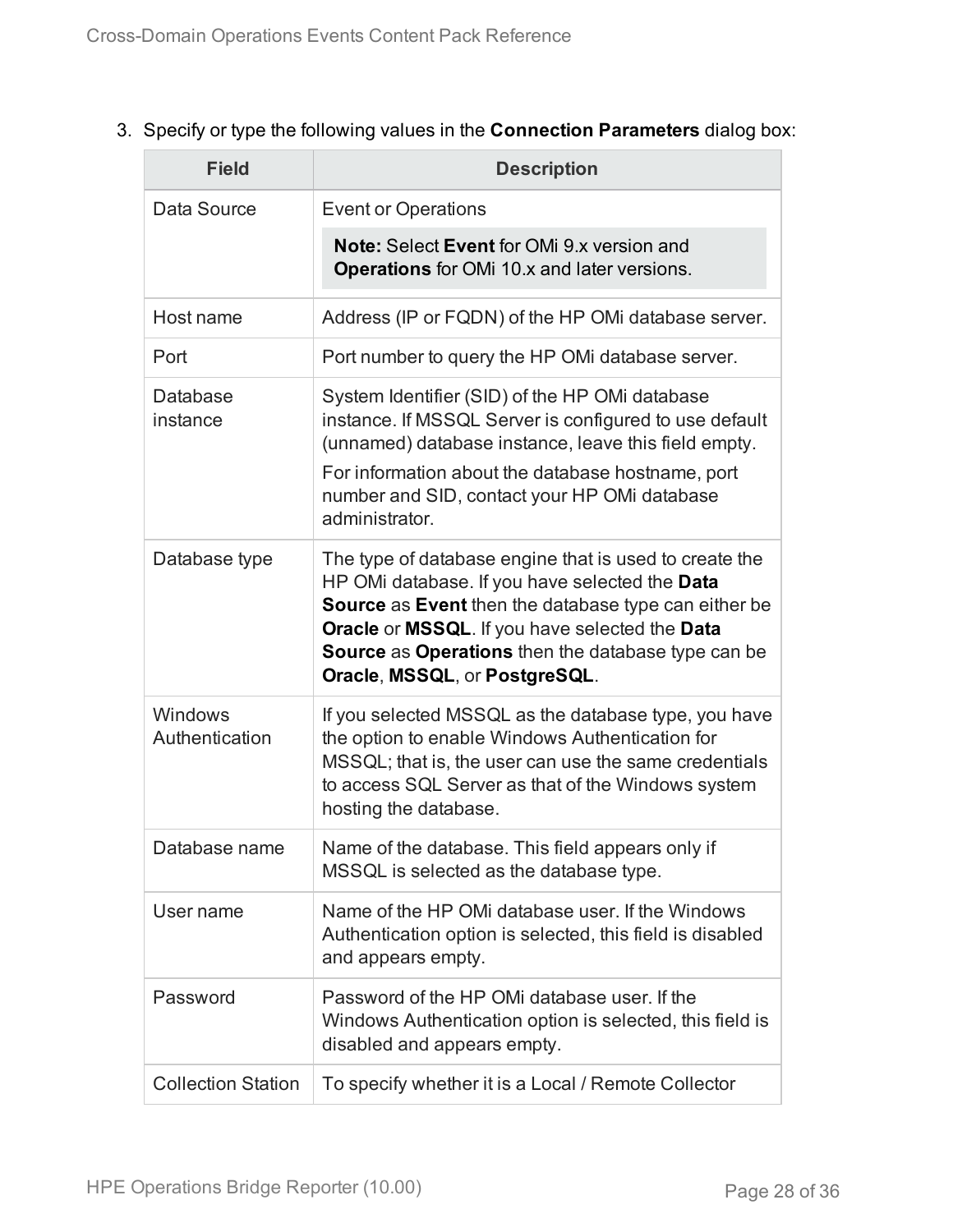4. Click **OK**.

**Note:** You can create only one HP OMi data source connection. After the connection is created, the **Create New** button is disabled by default. Make sure that you type in the correct values.

- 5. Click **Test Connection** to test the connection.
- 6. Click **Save** to save the changes. A Saved Successfully message appears in the Information message panel.
- 7. To change the HP OMi data collection schedule for one or more hosts, in the **Schedule Frequency** column, specify a collection time between 1 and 24 hours in the **Hrs** box.
- 8. Click **Save** to save the changes. A Saved Successfully message appears in the Information message panel.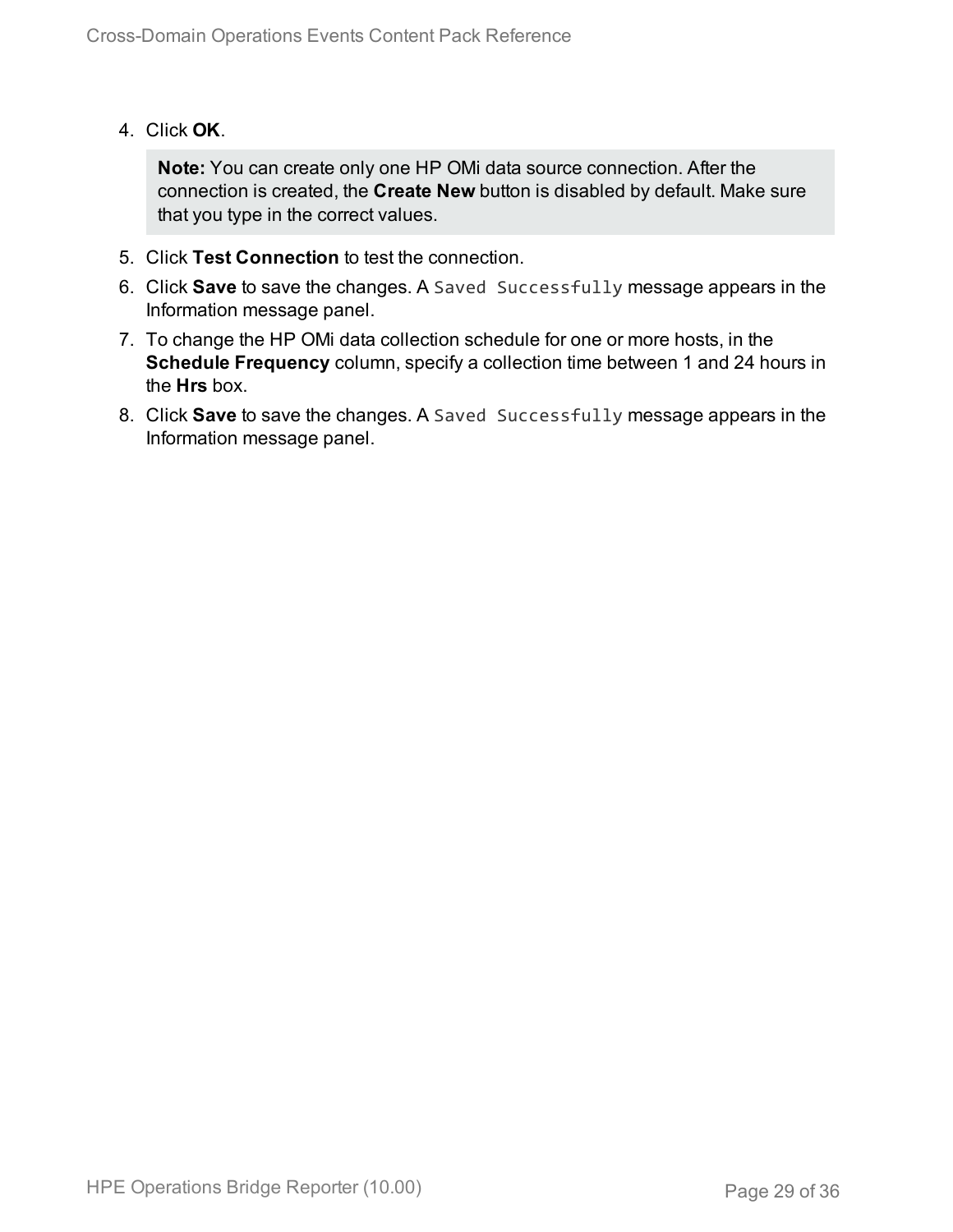# <span id="page-29-0"></span>Report Navigation

The OMi reports are categorized into high-level Executive Summary and detailed reports. You can navigate from the higher-level reports to the detailed reports through the various cross launch and hyperlink features. For example, you may start with the Top N Domains by Events for an overall picture of the event summary by domains and then navigate to the detailed reports for event statistics for a specific CI.

The OMi reports display the following information:

- Event assignments for users and groups
- Event summary by business applications, categories, and configuration items (CI)
- Top N report for events assigned for users and groups

**Note:** OBR handles only the first life cycle of the OMi events. The subsequent life cycles or reopened events will not be considered for analysis. The reopened events, created before start of OBR collection, will be considered as new events since the database will not have sufficient data to decipher their status as reopened events.

**Note:** OBR does not address changes to the events created prior to the initial collection.

#### **New Cross-Domain Operations Events Report**

The following is the new Service and Operations Bridge (OMi) report:

**• OMi Event Forecast Summary** - Helps predict the incoming events from different domains such as Systems, Network, Microsoft SQL, and so on based on past data. This report helps you assess the increasing or decreasing trend of the incoming events per domain and the average event resolution time.

#### **Report Navigation**

Report navigation can vary depending on the use-cases around which these reports are designed and the following diagram presents one way of navigating the reports: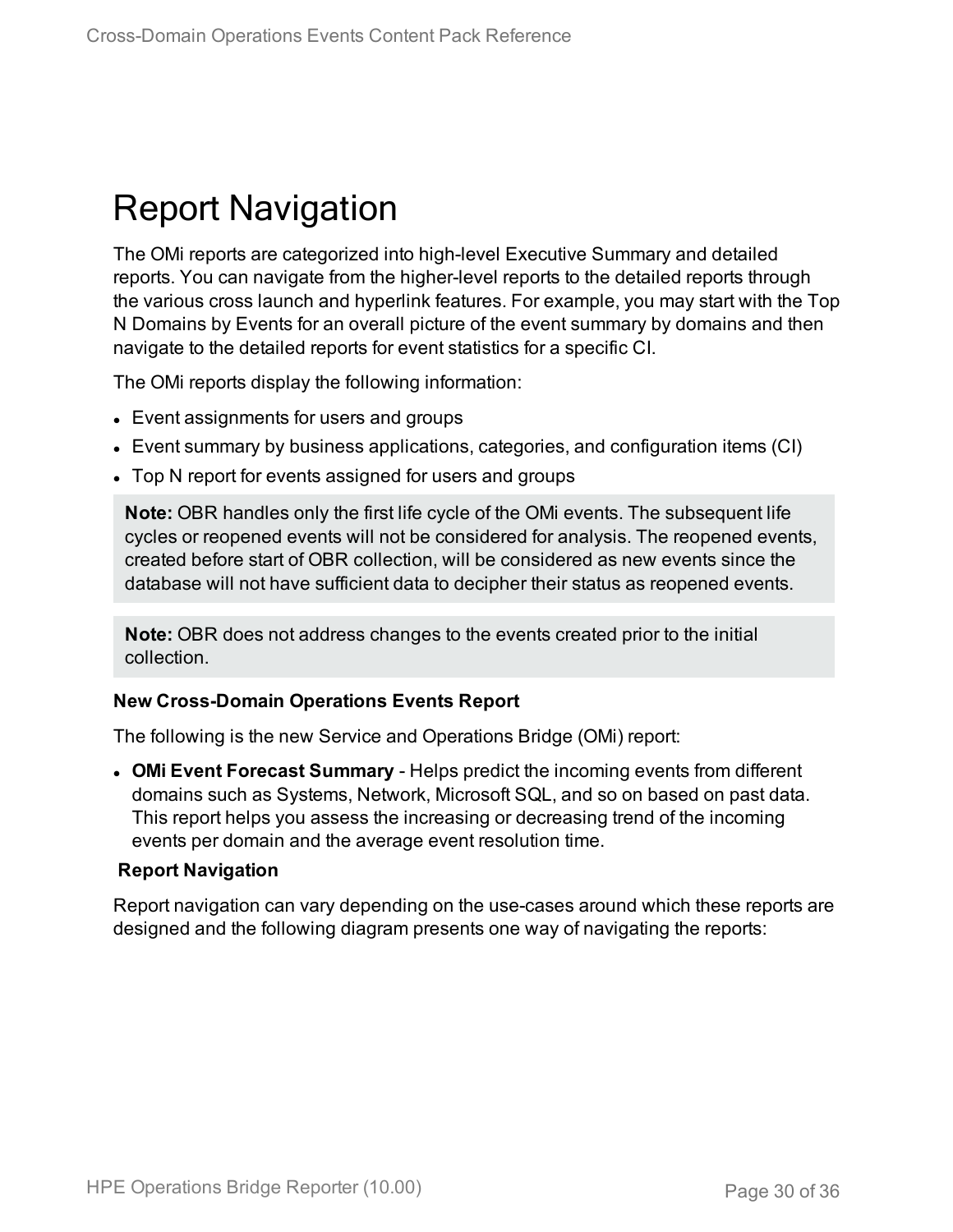

## <span id="page-30-0"></span>Use Cases

This section provides information on use cases for Cross-Domain Operations Events reports. The following table provides description, user, and report name for the use cases:

| <b>Description</b>                                                                                                                            | <b>Report</b><br>Category | <b>Report Name</b>                                            |
|-----------------------------------------------------------------------------------------------------------------------------------------------|---------------------------|---------------------------------------------------------------|
| To view the balance of workload between staff<br>effectively. Also to understand operator load when<br>assigning events/tasks to subordinates | Event<br>analytics        | <b>OMi Event</b><br><b>Backlog</b><br>Overload<br>Correlation |
| To view the distribution events with respect to the<br>domains that are monitored over a period of time                                       | Event<br>analytics        | Event<br>distribution by                                      |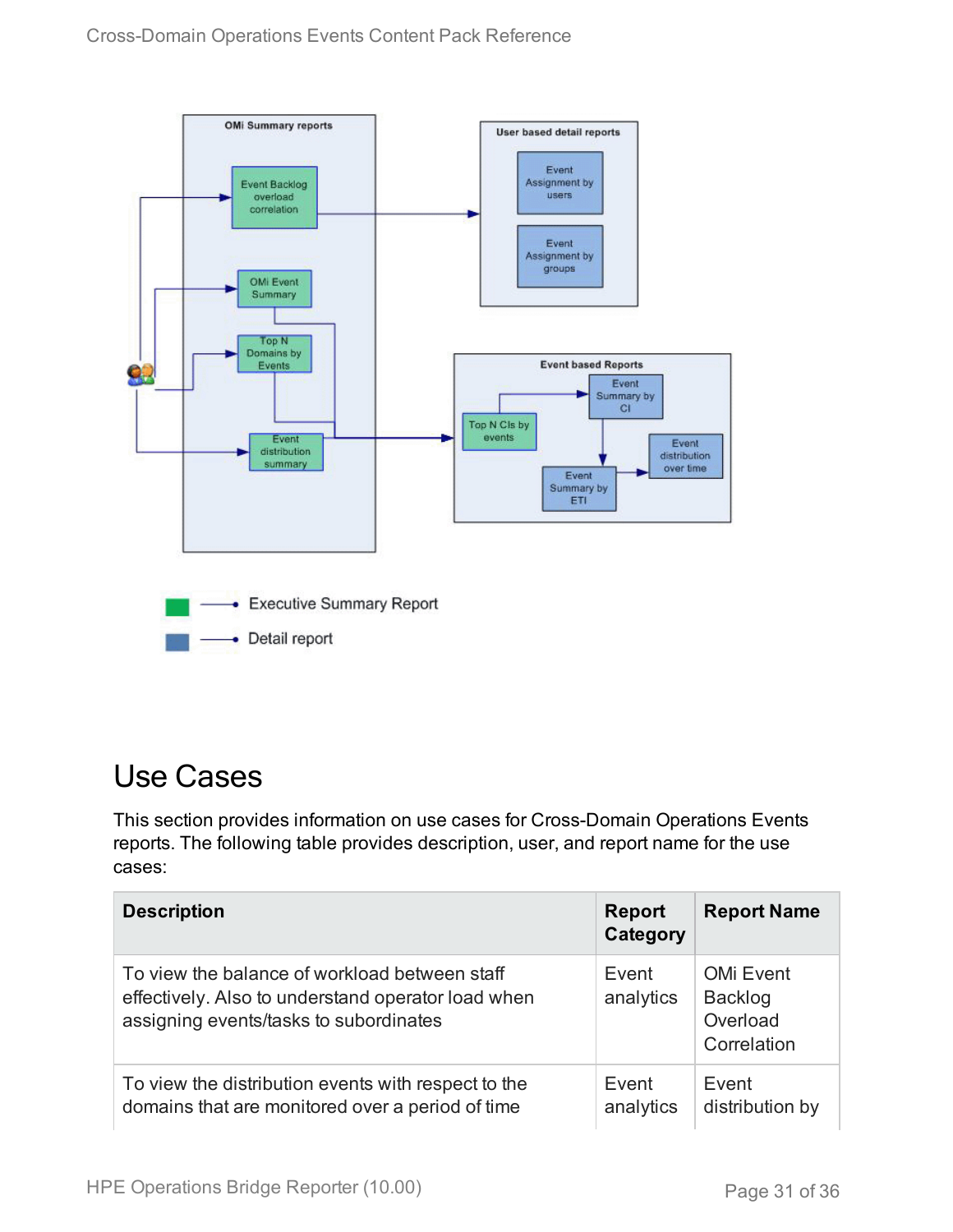| <b>Description</b>                                                                                                                 | <b>Report</b><br>Category | <b>Report Name</b>                 |
|------------------------------------------------------------------------------------------------------------------------------------|---------------------------|------------------------------------|
|                                                                                                                                    |                           | Domain                             |
| To view the distribution events with respect to the<br>domains that are monitored over a period of time                            | Event<br>analytics        | Top 5 Cls by<br>events             |
| To view the distribution of events assignment for a user<br>over a period of time                                                  | Event<br>analytics        | Event<br>Assignments<br>by Users   |
| To view the distribution of event assignment for a<br>usergroup for a period of time                                               | Event<br>analytics        | Event<br>Assignments<br>by Users   |
| To view the distribution of events over a period of time<br>for a given CI                                                         | Event<br>analytics        | Event<br>distribution<br>over time |
| To view the distribution of events by severity, status and<br>average time of resolution of various event over a period<br>of time | Event<br>analytics        | <b>OMi Event</b><br>Summary        |
| To view the summary of events over a period of time for<br>a given ETI                                                             | Event<br>analytics        | Event<br>Summary by<br>ETI         |
| To view the summary of events over a period of time for<br>a given CI                                                              | Event<br>analytics        | Event<br>Summary by CI             |
| To know the event arrival rate based on the historic<br>trend and see when it is likely to exceed a certain rate                   | Event<br>analytics        | <b>OMi Event</b><br>Forecast       |

**Note: Ad-hoc reporting on OMi Events:** The CrossOprEvent\_Domain\_Reports\_ Extended component provides BusinessObjects universe containing additional Event attributes that are collected from OMi (Annotations, Event Forwarding Information, Event Correlation rule definitions, Event Custom Message Attributes (CMAs) and Event Property changes over time). The universe can be leveraged for custom report creation involving the extended set of event attributes. A custom universe can also be created based on the OMi extended data model.

For the detailed data model documentation, see *OMi\_Extended\_MODEL.html* in **{PMDB\_HOME}/packages/OMi/OMi\_Extended\_Reports.ap/doc/** on the HPE OBR server.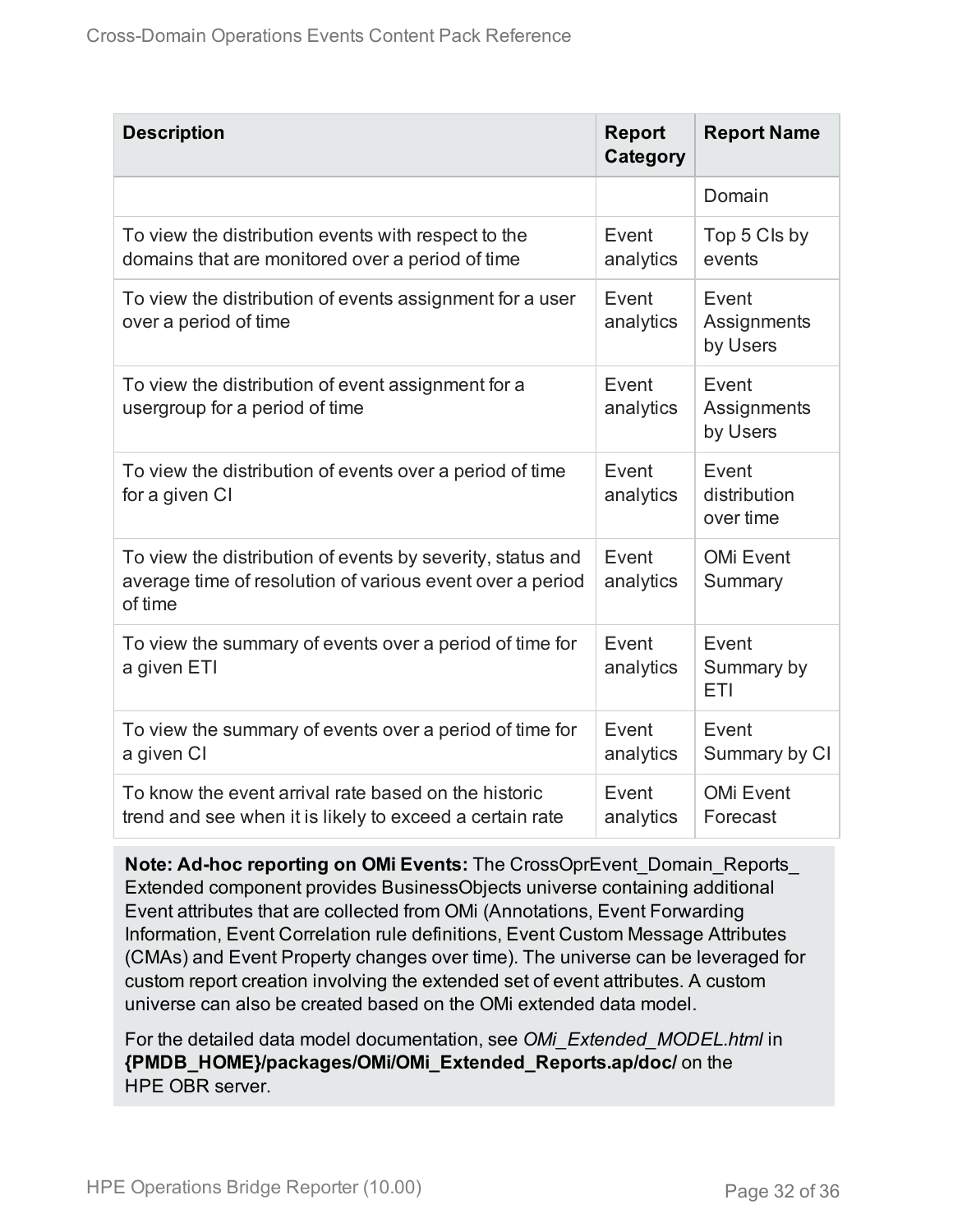# <span id="page-32-0"></span>Appendix

This section provides information on [Terminology](#page-32-1) and [Calculating](#page-33-0) Event Statistics per [Domain.](#page-33-0)

## <span id="page-32-1"></span>Appendix A: Terminology

**Average Closure Time for Events in Minutes:** The average time taken, in minutes, to close a resolved event. This duration is calculated by taking into consideration the time when the event was created and the time when the event was closed. Log only events are excluded while computing closure time.

**Average Responsiveness (Time to Respond in Minutes):** The average amount of time, in minutes, to acknowledge an event. It is the time taken for an event, that was opened, to go to the in progress state.

**Backlog Overload:** The percentage of events the time-to-own of which is greater than twice the average time-to-own events.

**Business View:** A view deployed on BSM RTSM that provides the topology information of the configuration items in your IT environment.

**CauseEventsOpened:**The number of events opened which are cause events.

**Correlated Events:** The number of open events, out of the total events, that are correlated to one or more events.

**CriticalCauseEvents:** The number of events opened which are cause events and severity is CRITICAL.

**CriticalEvents:** The number of events opened with severity CRITICAL.

**Events Closed:** The total number of events closed (excluding log only events).

**EventsOpened (Incoming Events):** The total Number of Events Opened.

**HighPriorityEvents:** The number of events opened with priority HIGH/HIGHEST.

**MajorCauseEvents:** The number of events opened which are cause events and severity is MAJOR.

**MajorEvents:** The number of events opened with severity MAJOR.

**MinorCauseEvents:** The number of events opened which are cause events and severity is MINOR.

**MinorEvents:** The number of events opened with severity MINOR.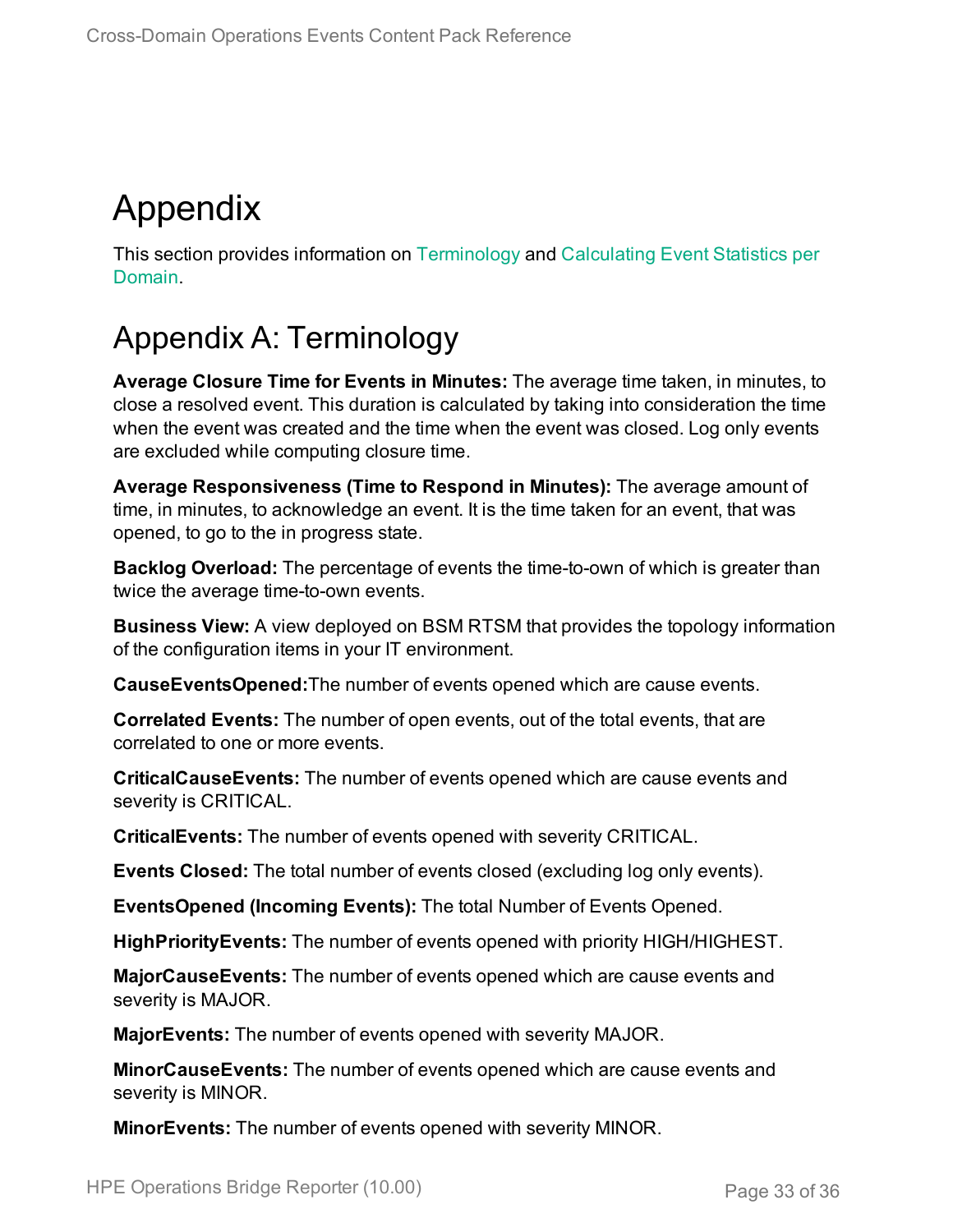**MTTR (Average Resolution Time for Events in Minutes):** It is the average resolution time, in minutes, for an event. This duration is calculated taking into consideration the time when the event was opened and the time when the event was resolved.

**NormalCauseEvents:** The number of events opened which are cause events and severity is NORMAL.

**NormalEvents:** The number of events opened with severity NORMAL.

**UnknownCauseEvents:** The number of events opened which are cause events and severity is UNKNOWN.

**UnknownEvents:** The number of events opened with severity UNKNOWN.

**WarningCauseEvents:** The number of events opened which are cause events and severity is WARNING.

<span id="page-33-0"></span>**WarningEvents:** The number of events opened with severity WARNING.

## Appendix B: Calculate Event Statistics Per Domain

HPE OBR collects event lifecycle data per CI instance from the BSM OMi event database. The data across all top-level CI instances in an RtSM view are aggregated as event count/duration measures per View in HPE OBR database. HPE OBR maintains a mapping of RtSM views to generic domains whereby event count/duration measures per View are rolled-up to domain level by means of online aggregation in Business Objects.

The following table lists the mapping between Domains and RTSM views consumed in HPE OBR:

| <b>Domain</b>  | <b>RtSM View(s)</b>           |
|----------------|-------------------------------|
| <b>Systems</b> | SM PA                         |
|                | <b>SM PA BusinessView</b>     |
|                | SM SiS                        |
|                | <b>SM SiS BusinessView</b>    |
| Virtualization | SM VMWare OM                  |
|                | <b>SM VMWare SiS</b>          |
|                | <b>SM VMWare BusinessView</b> |
|                | SM HyperV                     |
|                | SM_HyperV_BusinessView        |
|                | <b>SM Sol Zones</b>           |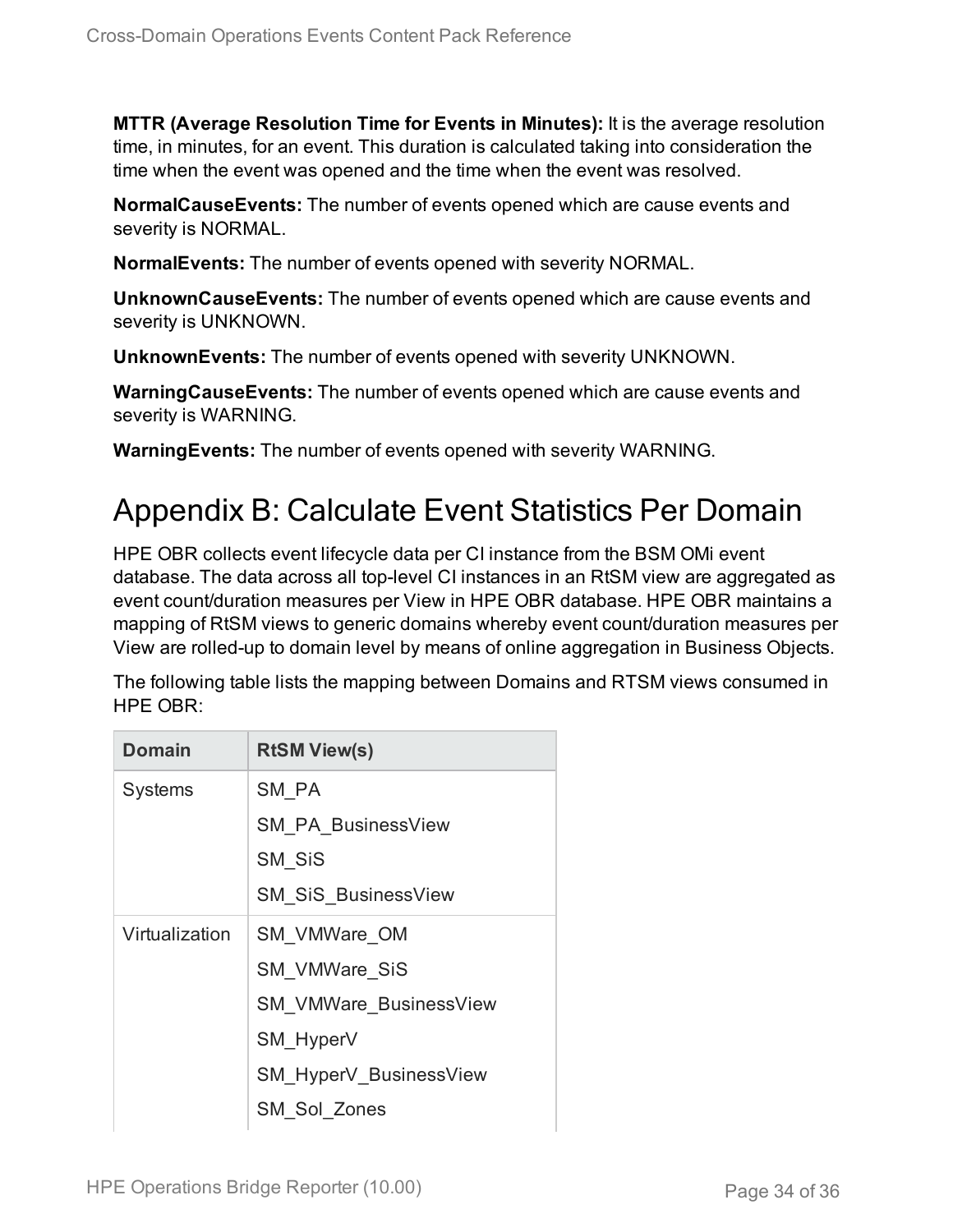| <b>Domain</b>  | <b>RtSM View(s)</b>          |
|----------------|------------------------------|
|                | SM_Sol_Zones_BusinessView    |
| <b>MSSQL</b>   | MSSQL_Deployment             |
|                | MSSQL BusinessView           |
| Oracle         | <b>ORA</b> Deployment        |
|                | <b>ORA BusinessView</b>      |
| MS Exchange    | Exchange_Mail_View           |
|                | Exchange_Org_View            |
|                | Exchange_Site_View           |
|                | Exchange_Business_View       |
| <b>AD</b>      | AD_Logical_View              |
|                | AD Physical View             |
|                | AD_Business_View             |
| AppServer      | J2EE Deployment              |
|                | J2EE Deployment BusinessView |
| <b>EUM</b>     | <b>EUM BSMR</b>              |
| <b>Network</b> | <b>SHR Network</b>           |